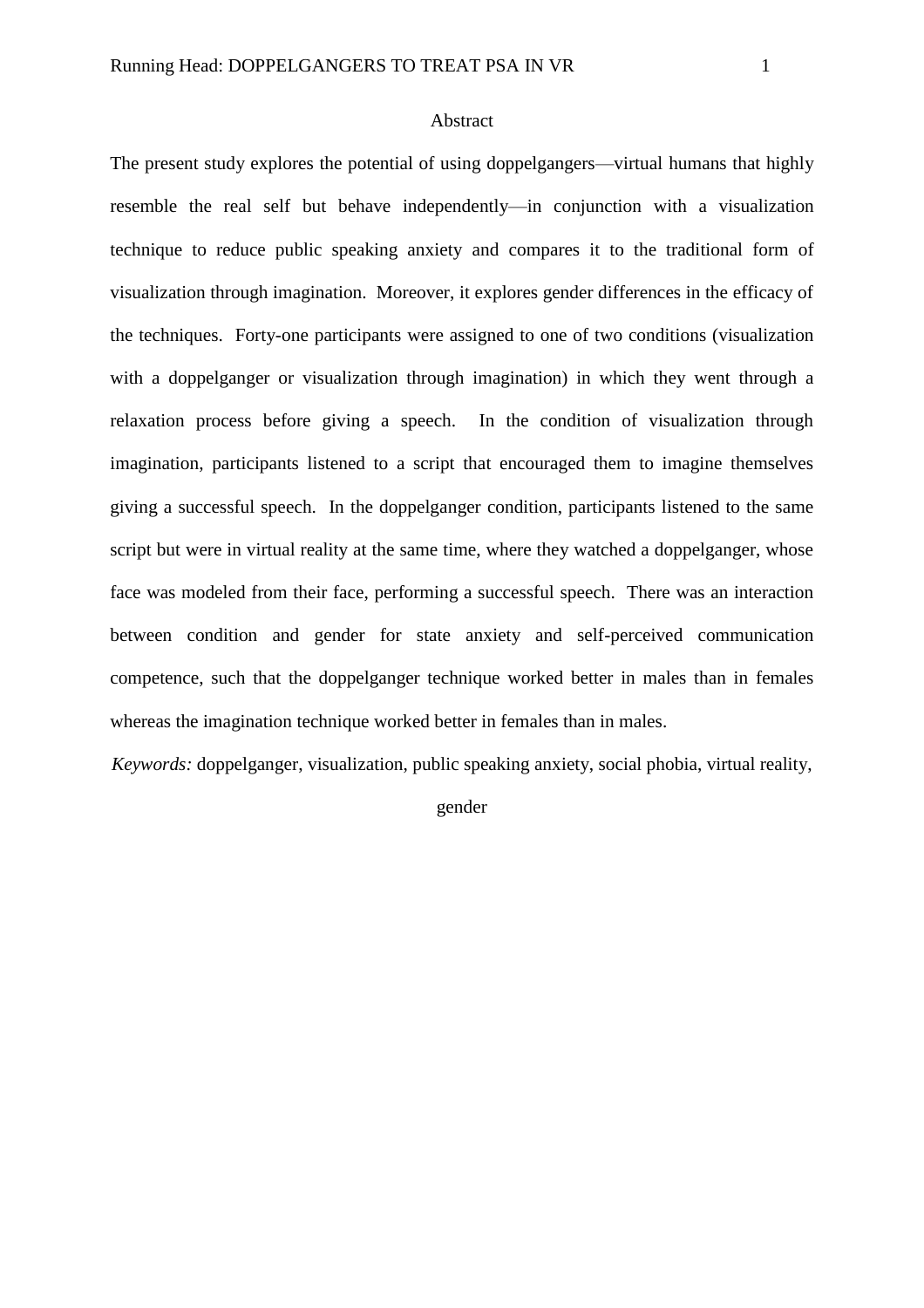# Title: The use of doppelgangers in virtual reality to treat public speaking anxiety: a gender comparison

Doppelgangers are virtual humans that highly resemble the real self but behave independently. Human reactions to doppelgangers have been explored on the areas of health communication (Fox, & Bailenson, 2010; Fox & Bailenson, 2009; Fox, Bailenson, & Binney, 2009), financial savings (Hershfield, et al., 2011), and false memories (Segovia & Bailenson, 2009), among others. Prior research has demonstrated that doppelgangers influence behaviors and attitudes of the person they represent. Previous literature suggests that the use of doppelgangers should be explored in therapy and rehabilitation, including social anxiety (Fox & Bailenson, 2010; Fox, Bailenson, & Ricciardi, 2012). According to Fox and Bailenson (2010):

Bandura originally used social modeling as a method of phobia desensitization, and virtual reality exposure therapy has been successfully used for this purpose. Doppelgangers could be incorporated in VEs for […] social phobia. Participants could see their doppelgangers coping with stressful environments, thus bolstering their sense of self-efficacy. They may also observe their virtual self experiencing the rewards associated with successful phobia management, which may serve as an additional incentive to work towards managing the phobia (p.17).

Indeed, Social Cognitive Theory (Bandura, 1977) is useful to understand the efficacy of doppelgangers in the context of psychotherapy and phobia desensitization. Bandura's theory demonstrates that people do not need to experience rewards or punishments themselves in order to learn behaviors but rather, they can learn behaviors through the observation of models. Moreover, according to this theory, greater similarity and identification with a model leads to more imitation of modeled behaviors. Since digital doppelgangers possess a strong resemblance to the physical self –as they are actually a digital copy of the physical body-,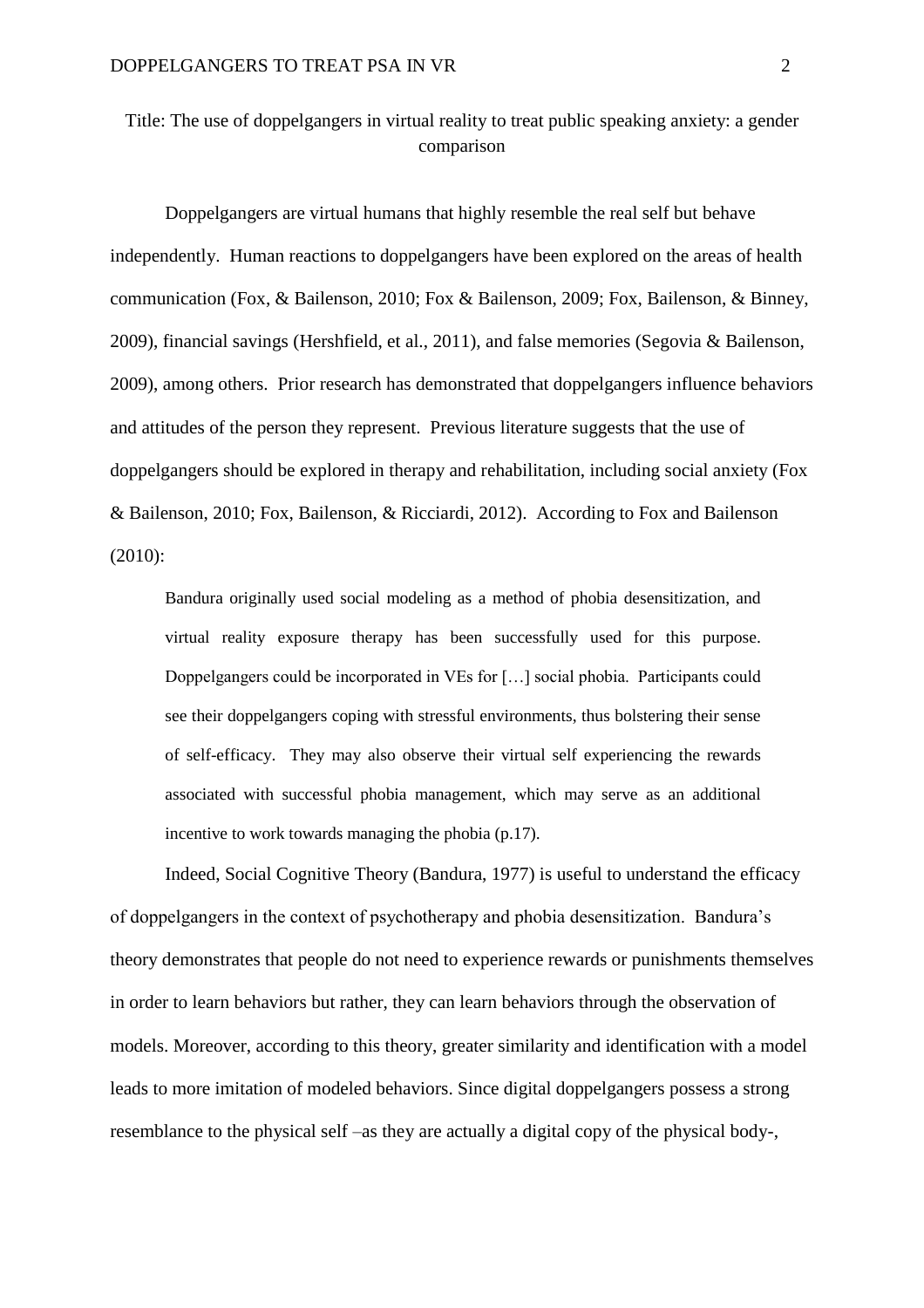they have great potential to serve as powerful models (Bailenson & Segovia, 2010; Fox & Bailenson, 2010).

# **The potentials of doppelgangers to treat social phobia**

Virtual reality exposure therapy (VRET) has been widely implemented to treat social phobia (Anderson, Zimand, Hodges, & Rothbaum, 2005; Harris, Kemmerling, & North, 2002; Klinger et al., 2005; Roy et al., 2003). This type of therapy entails the simulation of social situations in virtual reality (VR). Variables that are likely to affect anxiety, such as the proximity, the friendliness, or the number of human agents, are typically manipulated. However, patients generally only adopt a first person perspective during these sessions and the experimental manipulations are limited to variations in the context of the scene and other social actors. We believe that exploring manipulations of the self through incorporation of doppelgangers as part of the treatment might provide unique avenues for effective VRET.

Current cognitive models of social phobia provide a relevant framework for doppelganger manipulations, as many indicate that a negatively distorted self lies at the core of social anxiety (Clark & Wells, 1995; Stopa & Jenkins, 2007). Therefore, if this distorted image can be corrected, it is possible that anxiety symptoms can be reduced. By observing their doppelgangers succeeding in social situations such as work meetings, parties or public speeches, socially anxious individuals might gain an improved self image and reduce their anxiety. A related technique that also derives from this model is Video Feedback, which has been previously used to alter negative self-evaluations of socially anxious individuals (Aderka, 2009). Although this technique seems to allow individuals with social anxiety to transform negative self-evaluations, it has not been found to be as effective in reducing social anxiety (Aderka, 2009). We believe doppelgangers can improve the effectiveness of techniques that are based on the observation of the self to reduce social anxiety as they have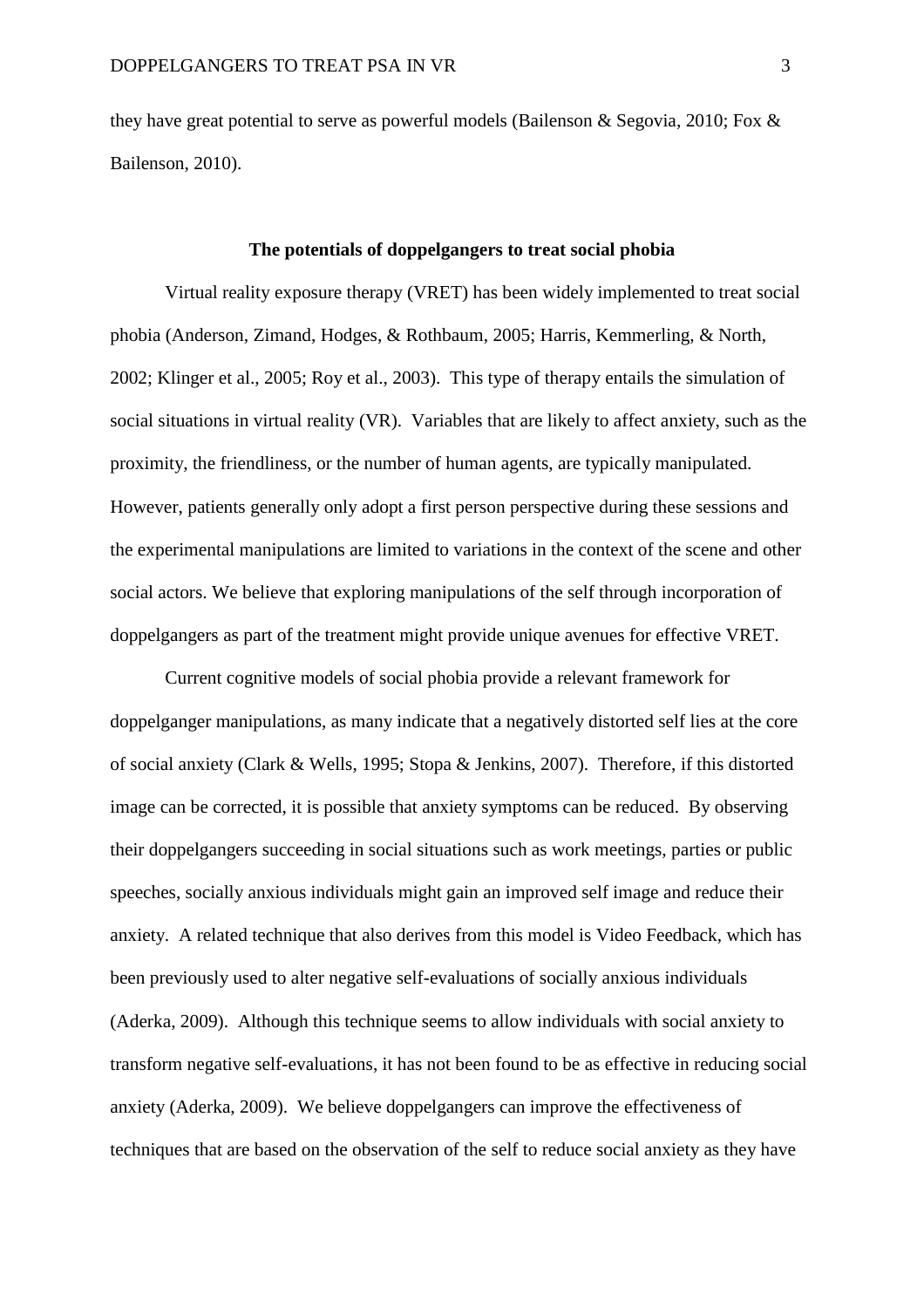the advantage that they can be programmed to behave independently of the physical self, while keeping a strong resemblance to the real self. Thus, it is possible, for instance, to program them to exhibit confidence or public speaking skills.

On the other hand, visualization is a widely used intervention to treat public speaking apprehension. This intervention stresses the importance of developing positive thinking and assumes that people suffer anxiety because they cannot visualize success (Ayres & Hopf, 1993). A typical form of visualization involves listening to a script of a successful speaking experience in which the individual is invited to close his or her eyes, relax, and imagine the situation described from a first person perspective (Ayres & Hopf, 1993). However, this technique relies heavily on imaging ability and therefore it can be less effective in individuals with lower ability to create and control images (Ayres, Hopf, & Edwards, 1999). Also, Ayres and Ayres (2003) suggest that visualization may be more effectively induced using a combination of words and images. In particular, they examined whether exposing people to images, text, or a combination of images and text was the most effective way to reduce public speaking apprehension (PSA). They found that participants exposed to text accompanied by drawings reported lower PSA compared to the other conditions, and envisioned themselves as public speakers who were more in control and more positive.

VR is able to recreate highly immersive 3D environments and even recreate a digital representation of the self that can be programmed to behave in a predetermined manner. Hence, doppelgangers might augment the efficacy of visualization techniques to treat public speaking anxiety.

Given the novelty of using doppelgangers as a visualization technique, there are no precedent studies that have examined the effectiveness of this technique to reduce public speaking anxiety. Thus, we formulated the following research question: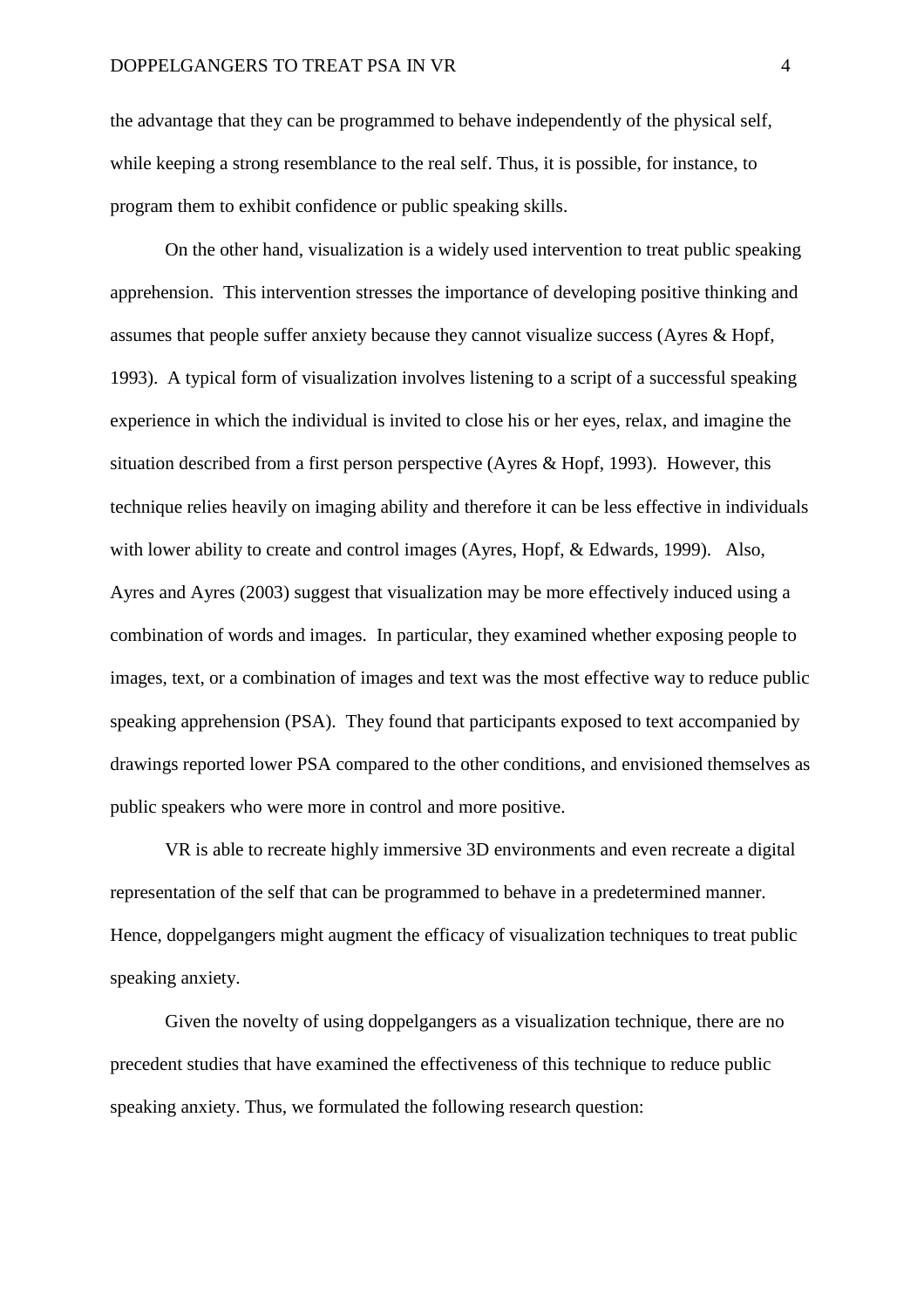RQ1. Does seeing a doppelganger perform a successful speech in front of an audience in a visualization process decrease anxiety before the speech and improve self-perceived communicative competence compared to visualization through imagination alone?

#### **Gender differences in responses to doppelgangers and to social anxiety treatments**

Our study also examines gender as a variable to determine whether males and females responded differently to the two techniques. In VR, a precedent study by Felnhofer et al. (2012) compared presence outcomes in male and female participants that had to give a presentation either in front of a virtual audience or to an imagined audience and found that men reported significantly higher levels of presence in the virtual condition than women. Another study by Fox, Bailenson, and Binney (2009) observed the effects of watching doppelgangers in eating behavior and also found a gender effect. Men displayed stereotypical gendered behavior and ate more candy, whereas women also displayed gendered behavior and suppressed the urge to eat and ate less candy.

Regarding classic visualization through imagination, Ayres and Hopf (1987) compared men and women in terms of effectiveness of visualization, systematic desensitization, and rational emotive therapy in reducing communication apprehension, and did not find significant differences between males and females before or after the treatment. Another study by Ayres and Hopf (1991) examined the effect of adding an educational component to explain the rationale behind the technique to visualization and compared that to visualization alone. Again, they did not find gender or the interaction between gender and type of treatment to have a significant effect on anxiety.

Investigating gender differences in social anxiety disorder is important because isolating aspects of the phobia that differ across genders may influence the course and outcome of therapeutic interventions (Turk et al., 1998). Furthermore, as Parsons and Rizzo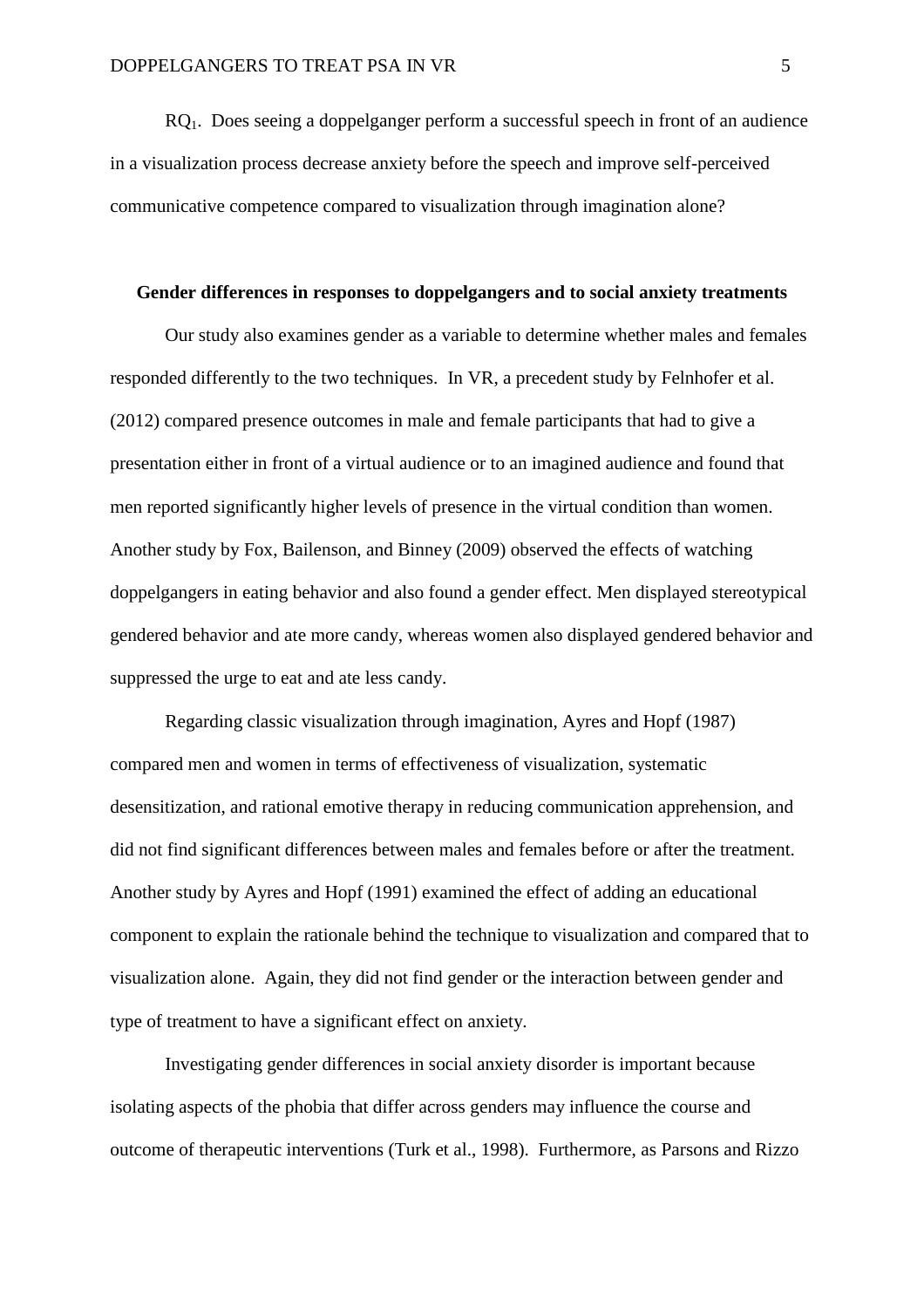point out, "a potential problem in interpreting and reconciling findings about the nature and extent of affective changes ensuing from VRET is that a number of factors other than virtual reality exposure per se may be associated with such changes including […] gender" (p.251).

Since no previous literature has examined gender differences in visualization with doppelgangers compared to visualization through imagination, we formulated the following research question:

RQ2. Do males and females respond differently to visualization through imagination and visualization with doppelganger techniques in terms of reducing anxiety levels before a speech and improving self-perceived communication competency?

Also, we examined the differences in social and spatial presence during a visualization process in a virtual reality context compared to the same process in a context of imagination. We considered gender in the model as previous research has demonstrated gender differences (Felnhofer et al., 2012):

RQ3. Do participants using a visualization technique in virtual reality experience more social and spatial presence compared to participants using a visualization technique through imagination? Do males and females experience different levels of social and spatial presence during a visualization technique in virtual reality compared to a visualization technique through imagination?

To test our research questions, we recreated a virtual classroom and included a doppelganger modeled after the participant's appearance that performed a speech in front of an audience. This scenario paralleled a visualization script of a successful speech. Modeling was limited to the heads, which were then affixed to a generic human body, as depicted in Figure 1. We compared this new technique with a classic visualization process through imagination. We analyzed the effectiveness of both techniques on reducing pre-speech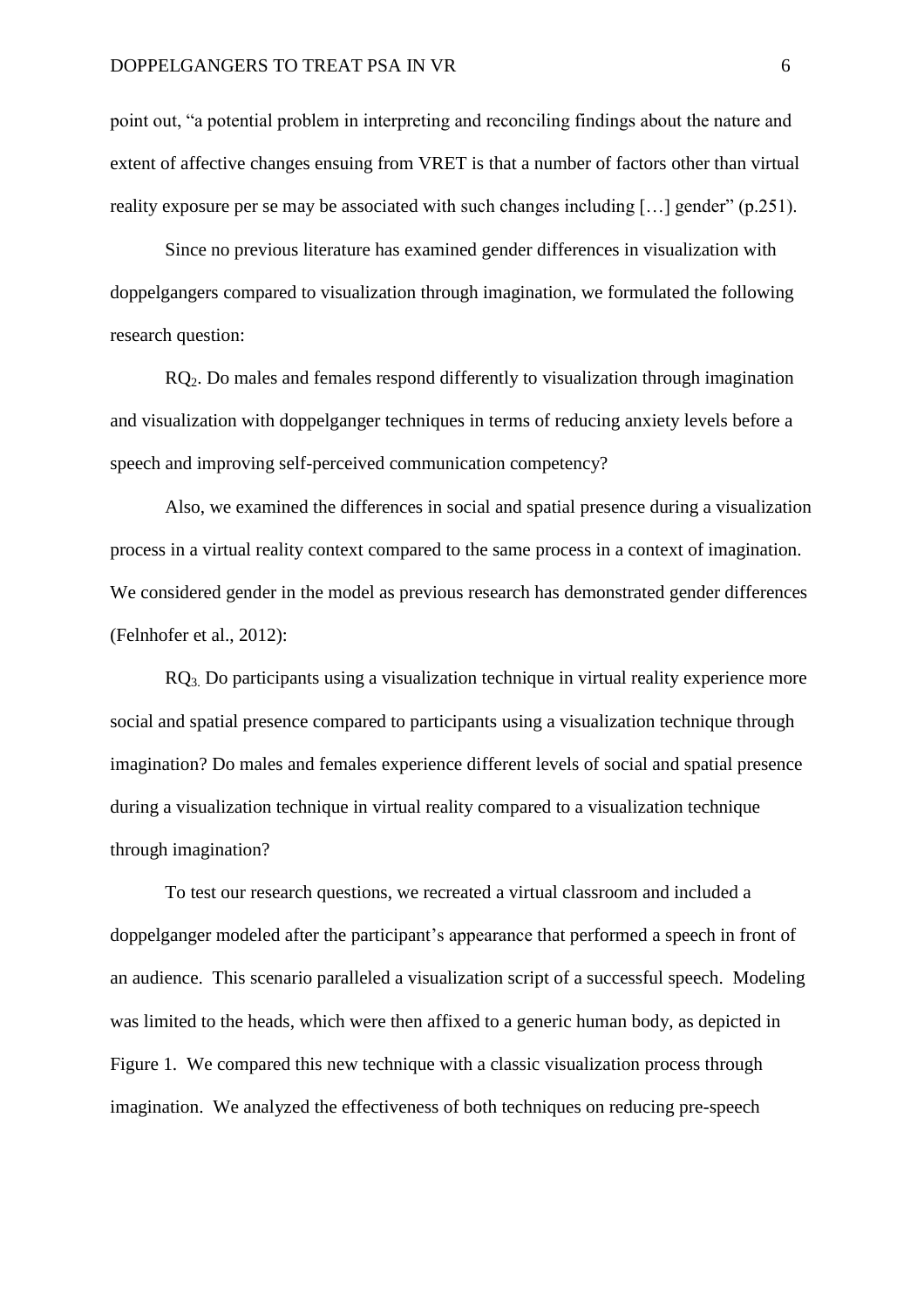anxiety and on improving perceived communicative competence and compared the outcomes between males and females.



*Figure 1.* Male (left), and female (right) doppelgangers during the speech in the virtual classroom.

## **Method**

## **Participants**

Forty-three participants of an American West Coast University took part in the experiment. Two participants were discarded due to technical failure or motion sickness. The final sample (N=41) included 21 males and 20 females aged 19 to 24 (M=20.6,

SD=1.07).

## **Design**

We conducted a 2 x 2 between-subjects design (Table 1 shows the number of participants per cell). The independent variables were type of visualization technique (doppelganger vs. imagination) and gender (male vs. female). The dependent variables were participants' state anxiety before the speech (State Trait Anxiety Inventory, Form Y-1;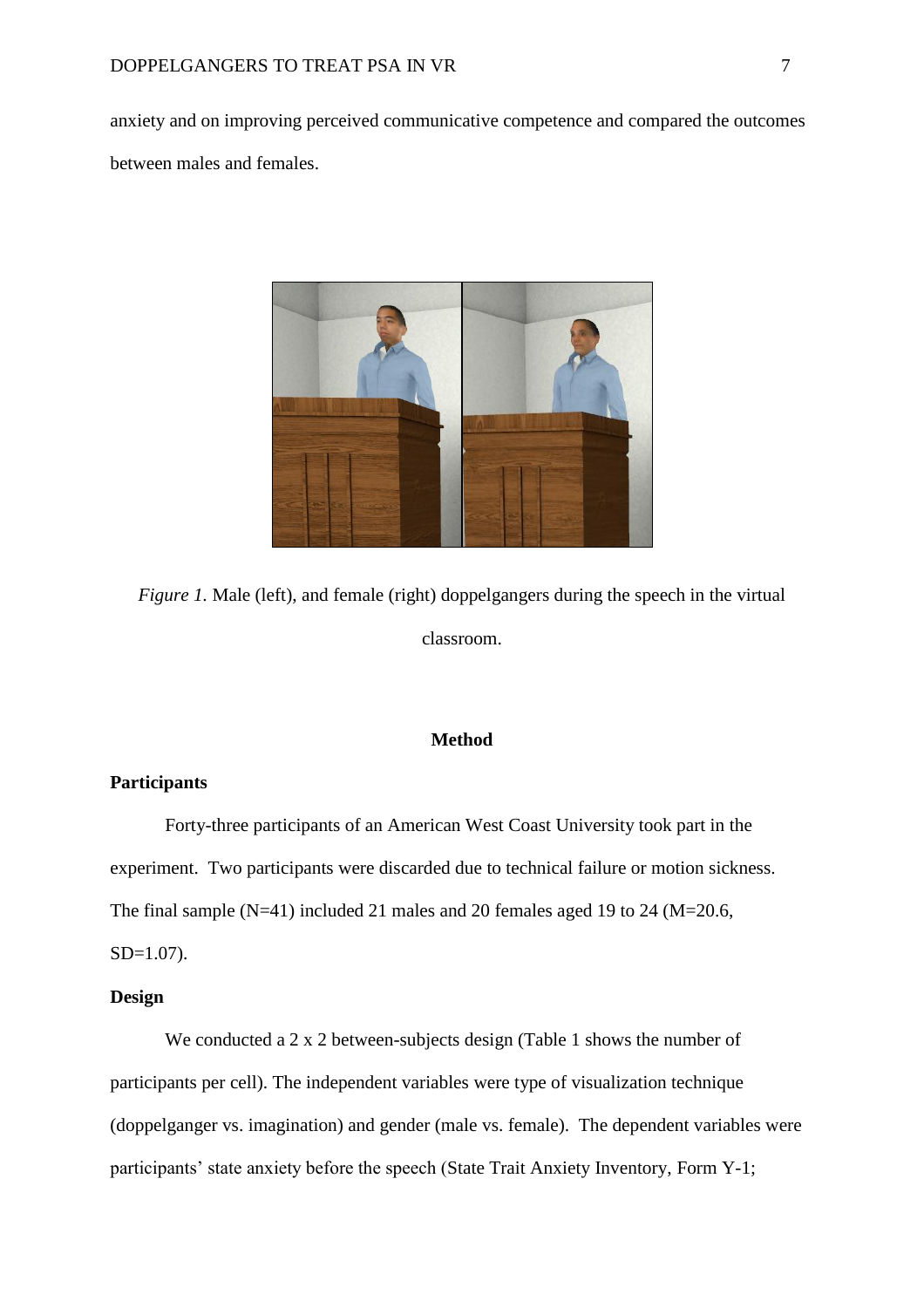Spielberger, Gorsuch, & Lushene, 1970), physiological sensations before the speech (Body Sensations Questionnaire; Chambless, Caputo, Bright, & Gallagher, 1984) and state perceived communicative competence before the speech (State-Perceived Index of Competence; MacDonald & MacIntyre, 1998).

#### Table 1

*Subjects per cell (condition by gender)*

|         | Doppelganger | Imagination |
|---------|--------------|-------------|
| Females | 12           |             |
| Males   |              | 12          |

#### **Procedure**

Participants completed the experiment individually. First, they filled out a pre-survey that contained demographic variables, variables related to previous experience with VR and in public speaking, and assessed cyber-sickness, trait communication apprehension, video game playing habits, and imagery control.

In the doppelganger condition, we built the doppelganger face from a photograph of the participant. Participants entered the experimental room after completing the survey and were seated in a chair. We equipped them with a Head Mounted Display which showed them the virtual classroom. They sat between two virtual students, among the audience, at a rectangular table and watched their doppelganger give the speech to the audience while a voice-over narrated the relaxation process. In the imagination condition, participants sat on the same physical chair but were told to close their eyes and follow the voice-over instead of going into VR.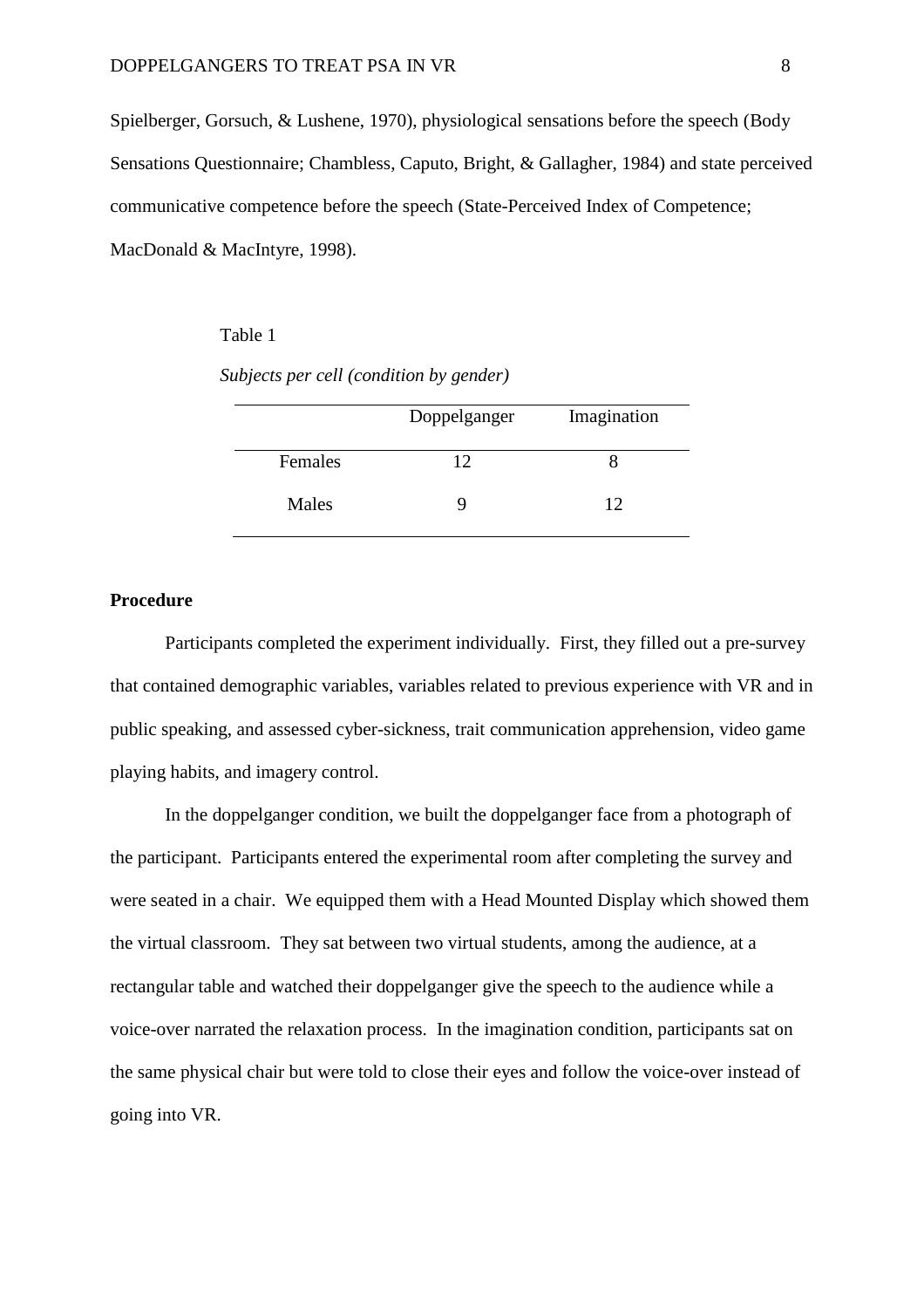After that, participants in all conditions completed another portion of the survey which contained questions regarding sense of presence experienced during the process. Participants in the doppelganger condition also answered questions regarding doppelganger similarity to the real self. Then, participants were instructed to give a speech on a topic of their choice in front of some researchers of the lab. They had two minutes to prepare the speech. Next, participants completed the last portion of the survey that contained anxiety measures. Finally, they gave the speech in front of a researcher and a research assistant.

#### **Material**

We adapted a visualization script from Ayres and Hopf (1993), listed in Appendix A, and recorded it. The script was modified so it could be used both in the doppelganger and the imagination condition. We removed the sentence "you can now open your eyes" from the recording in the imagination condition so the participant stayed with the eyes closed during the imagination process.

We created a virtual classroom using Worldviz's Vizard VR Toolkit and seated fifteen virtual agents around a rectangular table who faced a podium where we placed the doppelganger. We animated the movements of the doppelganger to correspond with the flow of the speech. Participants wore an nVisor SX111 head-mounted display (NVIS, Reston, VA) with a resolution of 2056 x 1024 and a refresh rate of 120 frames per second to visualize the virtual world. An optical tracking system (Worldviz PPTH) along with an orientation sensor (Intersense3 Cube) provided tracking on 6 degrees of freedom (x, y, z position and pitch, yaw, and roll) for the head (Figure  $2 \& 3$ ).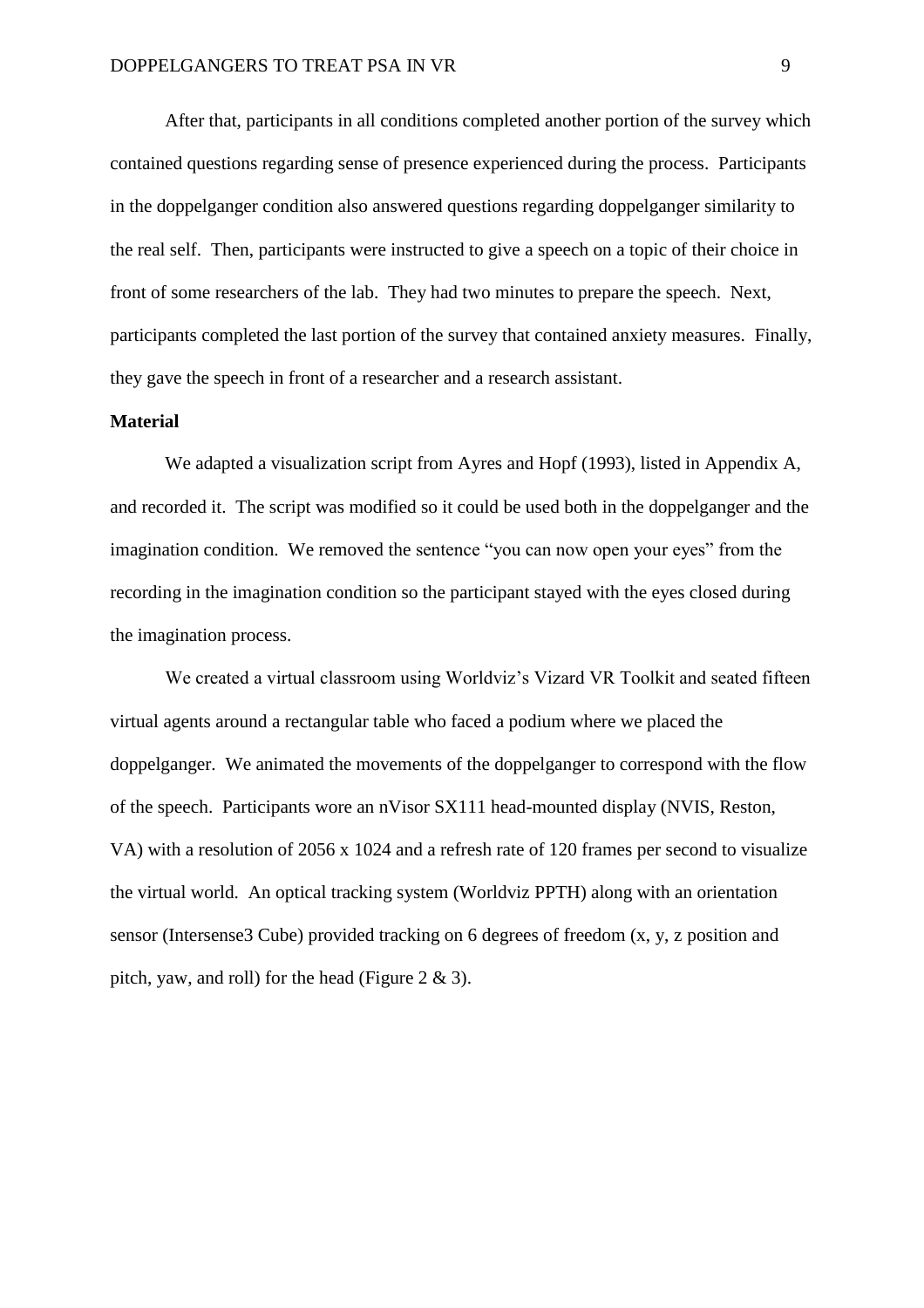

*Figure 2.* Participant during the experiment in the physical room wearing the HMD (left) and empty spot where the participant sat in the virtual world, among the virtual audience (right).



*Figure 3.* Doppelganger in the podium during the speech and two virtual agents (left) and the rest of the virtual audience listening to him (right).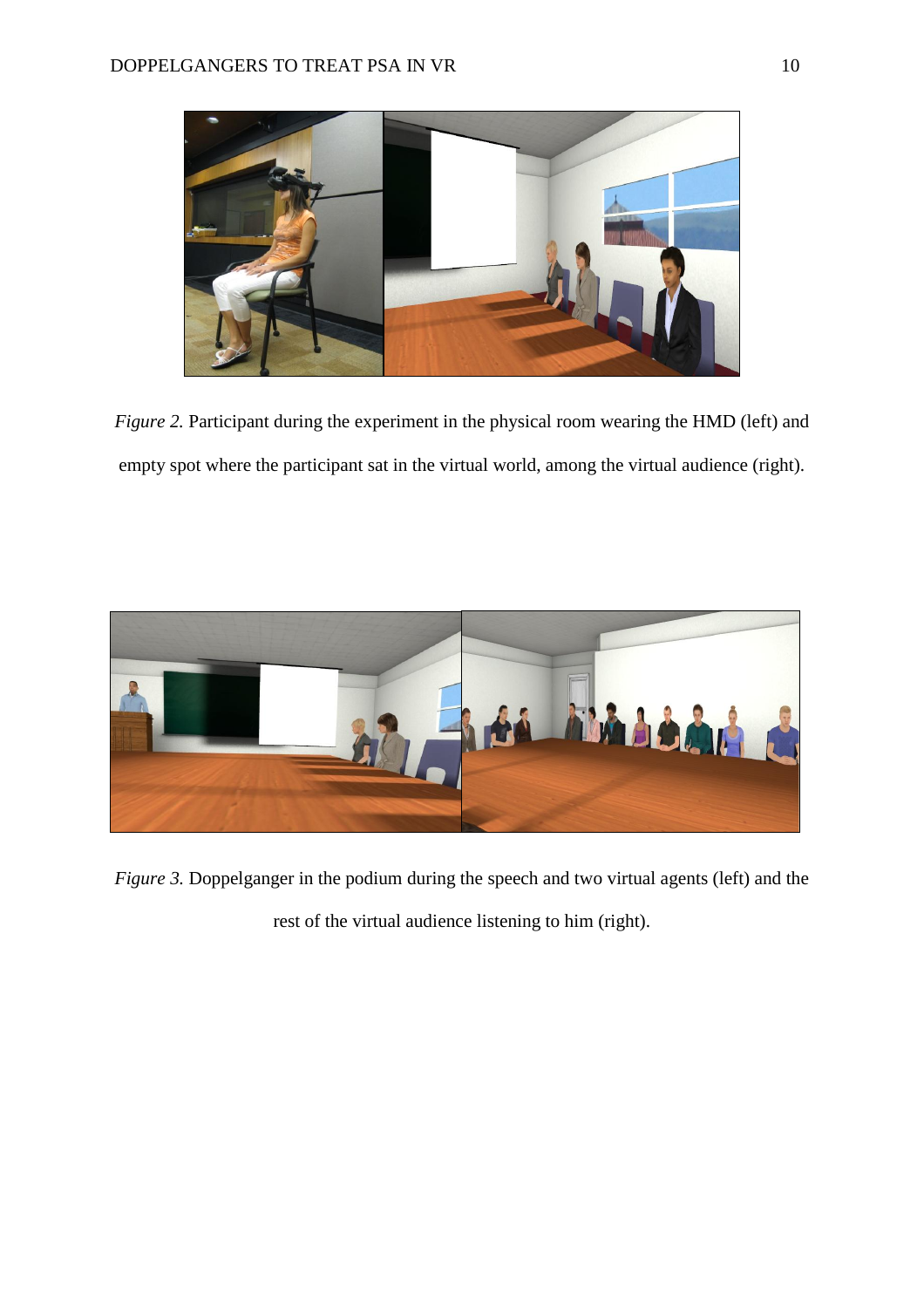#### **Measures**

**Pretest.** The Personal Report of Communication Apprehension (PRCA-24;

McCroskey, 1982) was used to assess trait communication apprehension. This measure is a 24-item scale with 12 reverse items. It is a well-established measure of public speaking anxiety (Behnke & Sawyer, 1999; Bodie, 2010) and there is substantial normative data available for the instrument (Beattty  $\&$  Andriate, 1985). The total score is obtained from the sum of the 24 items that compose the scale. Scores above 65 are indicative of an individual who has more general communication apprehension than the average (McCroskey, Beatty, Kearney, & Plax, 1985; Richmond & McCroskey, 1989). Cronbach's Alpha in this study was .95.

The Test of Visual Imagery Control (Gordon, 1949) was used to check for imagery control as imagination ability can determine the effectiveness of visualization (Ayres, Hopf, & Edwards, 1999). The test comprises 12 items and assesses the ability to control imagery by asking individuals if they are able to visualize various modifications on images of an automobile. Alpha reliability of the test in this study was .89.

Also, we developed a single-item scale to measure participants' video game playing habits. Participants rated how often they play video games in a five-point scale (1- *daily*; 2 – *weekly*; 3 – *monthly*; 4 – *less than monthly*; 5 - *never*).

**Anxiety measures.** We measured state anxiety, self-perceived physiological sensations before the speech, and self-perceived communication competence as dependent variables. The three measures correlated well: the more state anxiety, the more self-perceived physiological sensations, and the less self-perceived communication competence (see Table B<sub>2</sub> in Appendix B).

The State Trait Anxiety Inventory (STAI) – Form Y-1 (Spielberger, Gorsuch, & Lushene, 1970; Spielberger, Gorssuch, Lushene, Vagg, & Jacobs, 1983) was used to measure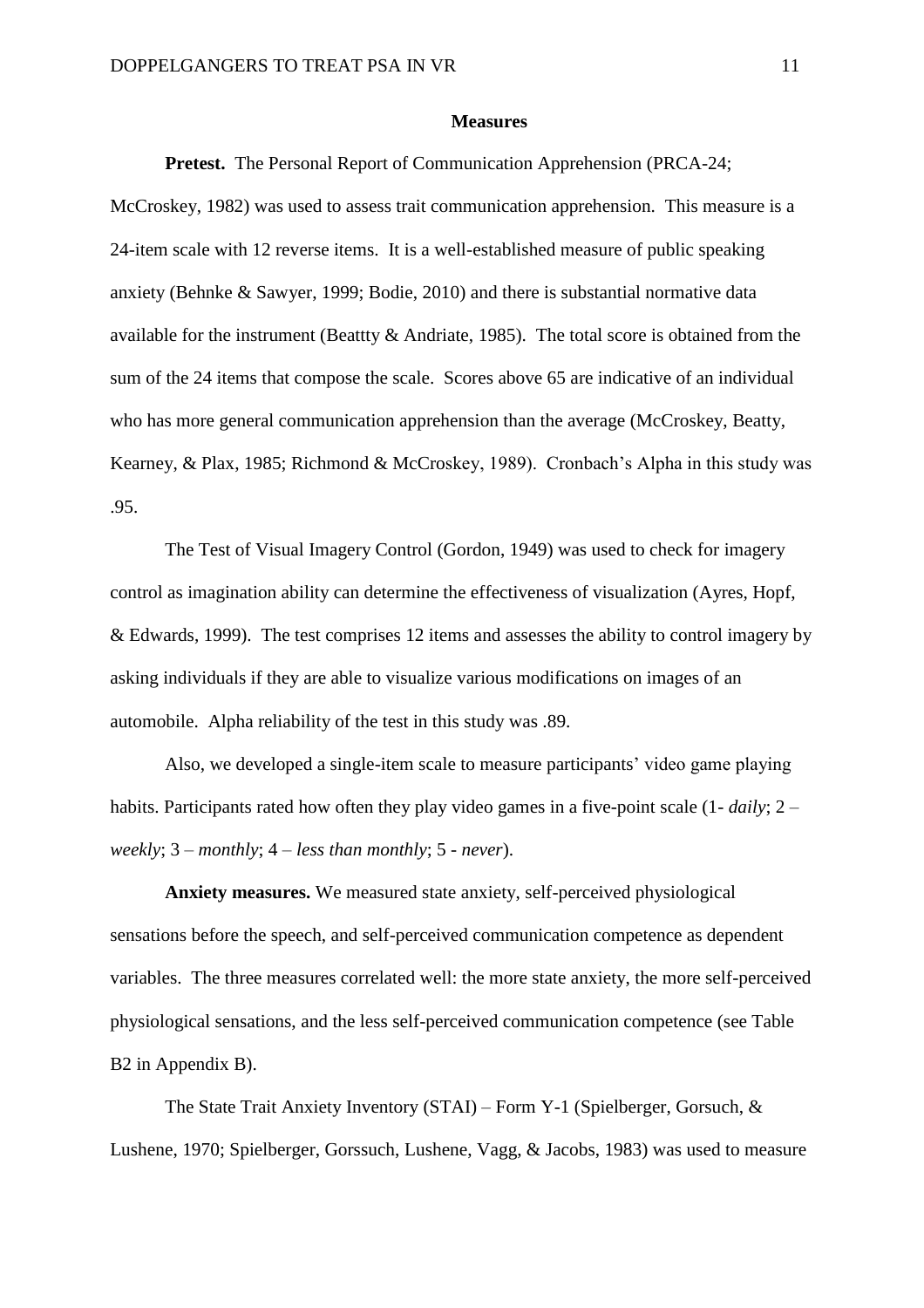state anxiety. The STAI self-assessment scale contains 20 items. Participants rate how they felt (e.g. calm, tense) in a particular situation (e.g. during a speech) on a four-point scale ranging from *not at all* (1) to *very much so* (4). This portion of the scale was designed to assess transitory anxiety and it is the most commonly used measure of public speaking state anxiety in empirical studies published in communication (Behnke & Sawyer, 2004). It has demonstrated reliability and validity in previous studies (Beatty & Behnke, 1991; Beatty & Friedland, 1990; Behnke & Sawyer, 2004; McCullough, Russell, Behnke, Sawyer, & Witt, 2006). The reliability of the STAI for this study was  $\alpha = 0.96$ .

The Body Sensations Questionnaire (BSQ; Chambless, Caputo, Bright, & Gallagher, 1984) was used to measure self-perceived physiological sensations. This measure is a 17 item scale that comprises items concerning sensations associated with autonomic arousal. Participants rate how intensely they experienced each sensation (e.g. heart palpitations or dry throat) on a 5-point scale, ranging from *not at all* (1) to *extremely* (5). The total score is derived by averaging the individual item ratings. The BSQ has shown validity and reliability in previous studies (Aikens, Zvolensky, & Eifert, 2001; Chambless & Gracely, 1989) and it has been used in public speaking anxiety studies (McCullough, et al., 2006). In this study, the BSQ yielded a reliability of  $\alpha$ =.92.

The State-Perceived Index of Competence (SPIC; MacDonald & MacIntyre, 1998) was used to measure the state perceived communicative competence before the speech. The scale comprises seven positive items, indicating high competence, and eight negative items, indicating low competence. The items are answered on a 7-point Likert scale ranging from *strongly disagree* (1) to *strongly agree* (7). It has shown validity and reliability in previous studies (MacIntyre & MacDonald, 1998). Reliability was = .96.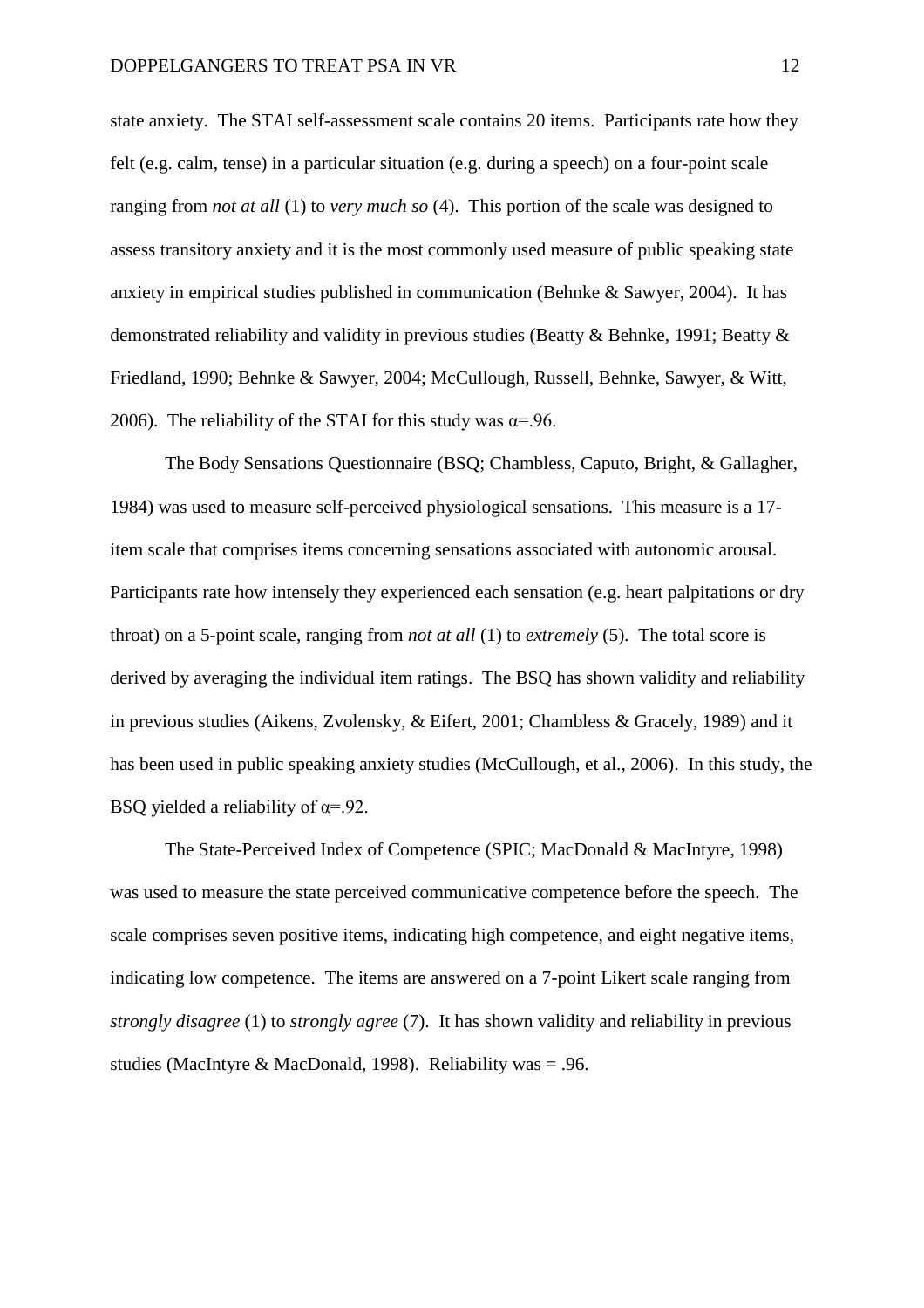**Presence and avatar similarity.** Participants in both conditions evaluated spatial and social presence. We adapted the items from presence scales used in previous studies (Bailenson & Yee, 2007; Fox, Bailenson, & Binney, 2009; Nowak & Biocca, 2003).

Spatial presence was rated on a five-item scale (e.g. to what extent did you feel that you were really inside the classroom?) and each item was rated in a 5-point scale ranging from *not at all* (1) to *very strongly* (5). The data yielded an α=.84

Social presence was also rated on a five-item scale (e.g. to what extent did you feel that the audience was present?) and each item was rated in a 5-point scale ranging from *not at all* (1) to *very strongly* (5). The data yielded an  $\alpha = 74$ .

Participants in the doppelganger condition rated how similar was their face to the doppelganger's face and their body to the doppelganger's body on a five-point scale (1 *extremely*; 2 – *very*; 3 – *moderately*; 4 - *slightly*; 5 - *not at all*). Most of the sample evaluated their doppelganger face as being similar to their own face (77.8% of males and 75% of females).<sup>1</sup> There was an important divergence, however, regarding body similarity. Whereas 66.7% of males considered their doppelganger body to be similar, only 8.3% of females found it to be similar.

## **Results**

Table B1, in Appendix B, shows estimated marginal means and standard error of anxiety measures (STAI, SPIC, BSQ), social and spatial presence, face and body similarity, video game playing habits, and imagery control, by condition and gender. In addition, Table B2, in Appendix B, shows the correlations among anxiety measures, presence, avatar similarity, video game playing habits, and imagery control.

÷

<sup>1</sup> We considered that a participant found his or her doppelganger to be similar when answered *moderately*, *very*, or *extremely similar*.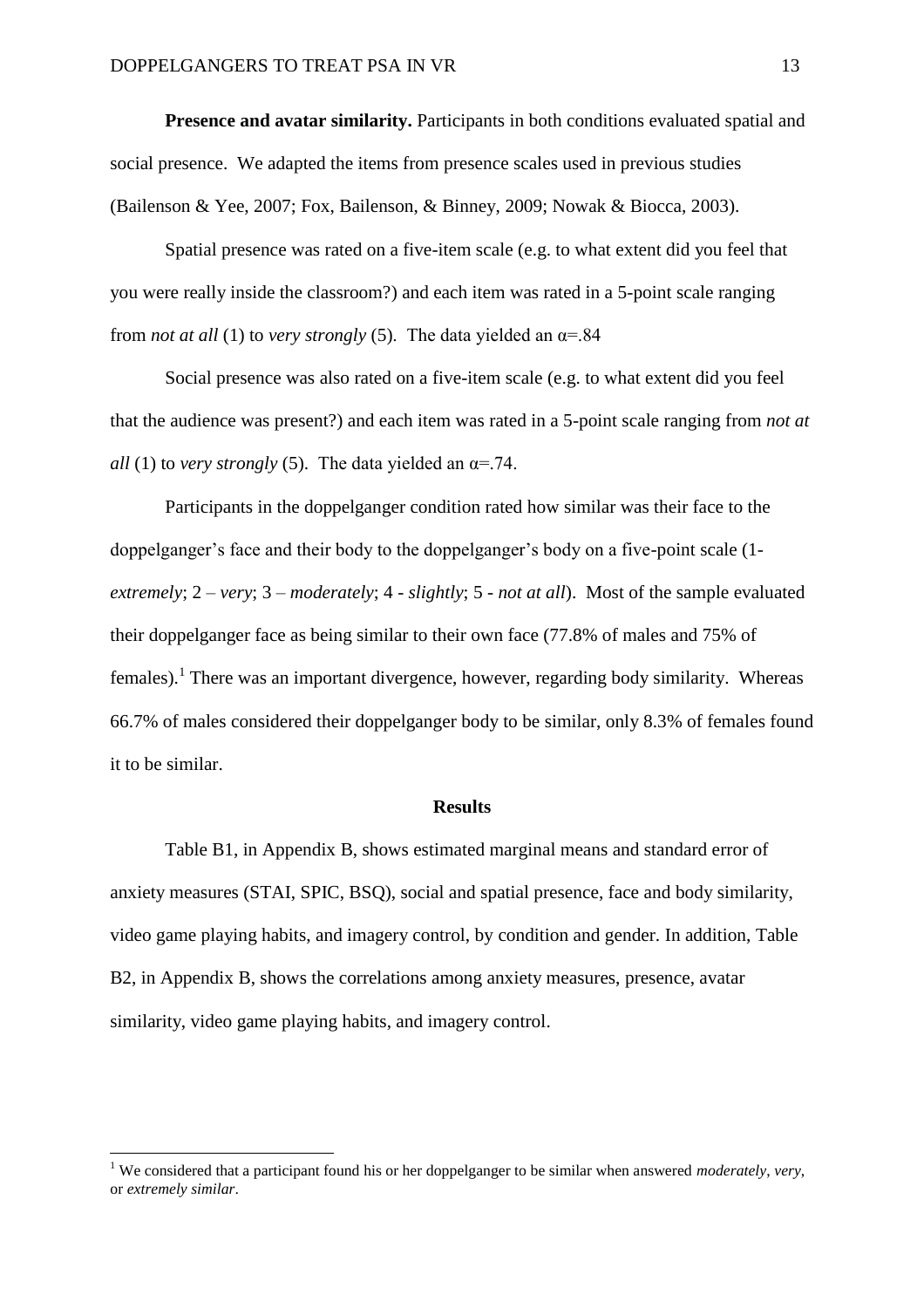We checked imagery control to make sure the experimental groups presented similar scores. No significant differences were found between experimental conditions (*F*=.66, *p*=.52, partial  $\eta^2$ =.02) or between males and females (*F*=2.06, *p*=.16, partial  $\eta^2$ =.04).

To test our research questions, we created a model in which we included treatment and gender as factors, the STAI, the SPIC, or the BSQ as dependent variables and cyber-sickness as a covariate and ran three univariate general linear models in SPSS, one for each dependent variable. No significant differences were found between the two experimental conditions (doppelganger vs. imagination) when STAI ( $F = 26$ ,  $p = 61$ , partial  $\eta^2 = 01$ ), SPIC ( $F = 54$ ,  $p=$ .46, partial  $\eta^2$ =.01), or BSQ (*F*=1.11, *p*=.29, partial  $\eta^2$ =.03) were used as dependent variables. Also, no significant differences were found between males and females for STAI  $(F= .56, p= .46,$  partial  $\eta^2 = .01$ ), SPIC ( $F= .02, p= .89$ , partial  $\eta^2 = .00$ ), or BSQ ( $F= .51, p= .48,$ partial  $η<sup>2</sup>=.01$ ).

However, the interaction between gender and condition was significant for all three dependent variables: STAI ( $F=6.06$ ,  $p=.02$ , partial  $\eta^2=.14$ ), SPIC ( $F=7.49$ ,  $p=.01$ , partial  $\eta^2$ =.17), and BSQ (*F*=4.69, *p*=.03, partial  $\eta^2$ =.11). Figures 4, 5 and 6 show error bars graphs for males and females for each measure. It can be observed that males scored lower than females in the doppelganger condition for all measures, indicating lower anxiety, physiological sensations, and higher self-perceived communicative competence, whereas females scored lower than males in the imagination condition for all measures, indicating lower anxiety, physiological sensations, and higher self-perceived communicative competence.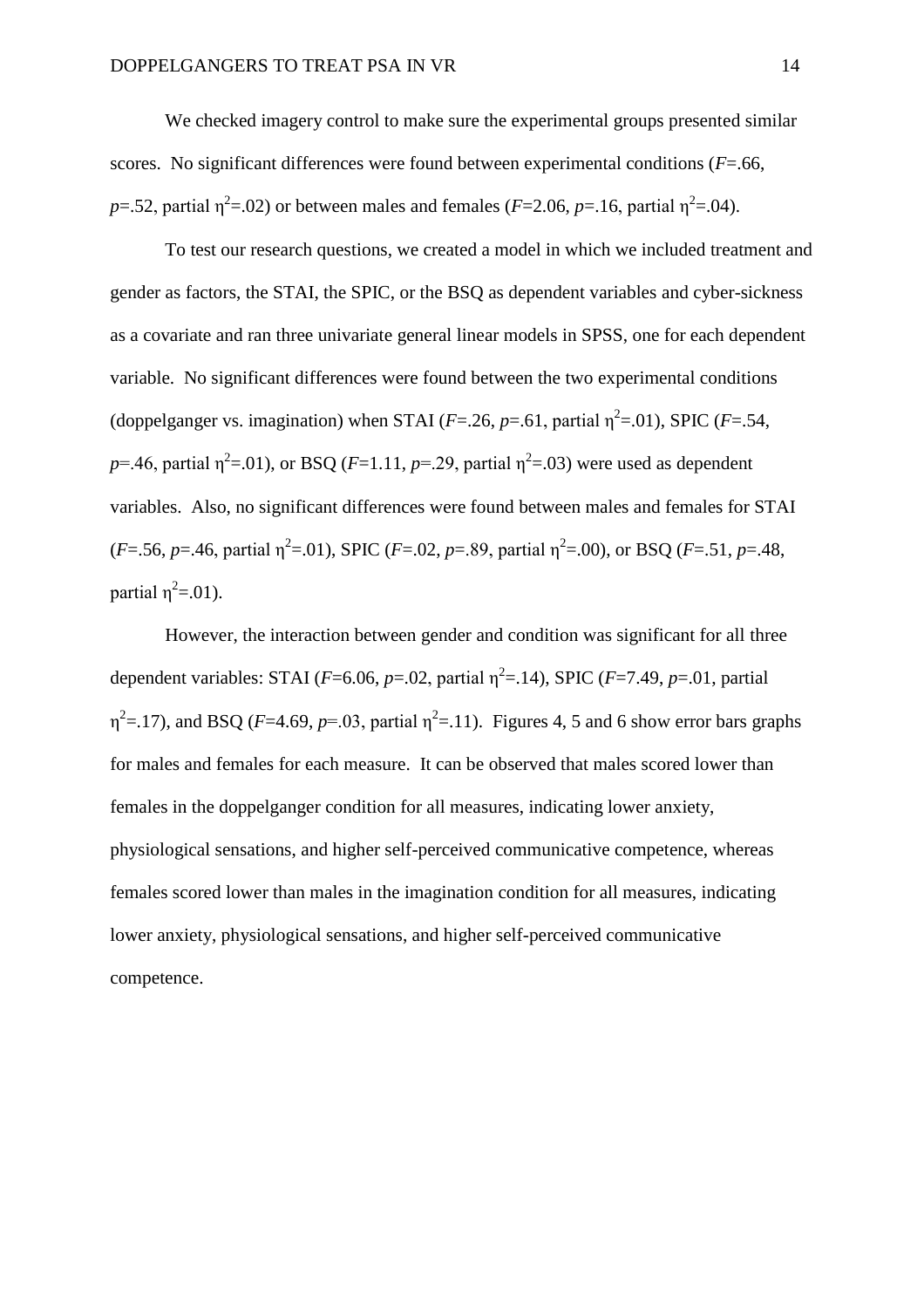

*Figure 4.* Gender differences in state anxiety (STAI) for the two treatments (95% CI).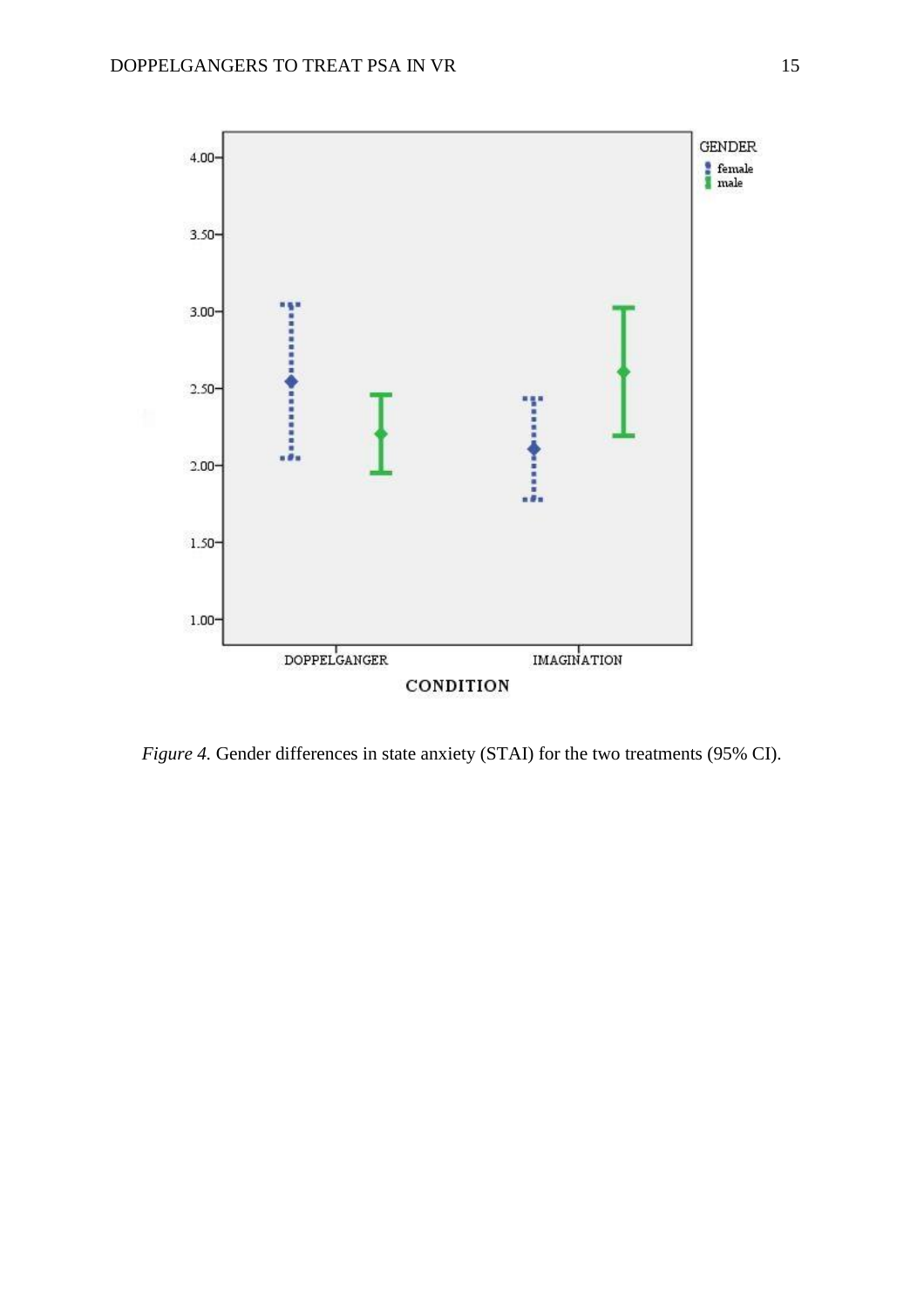

*Figure 5.* Gender differences in self-perceived communication competence (SPIC) for the two

treatments (95% CI).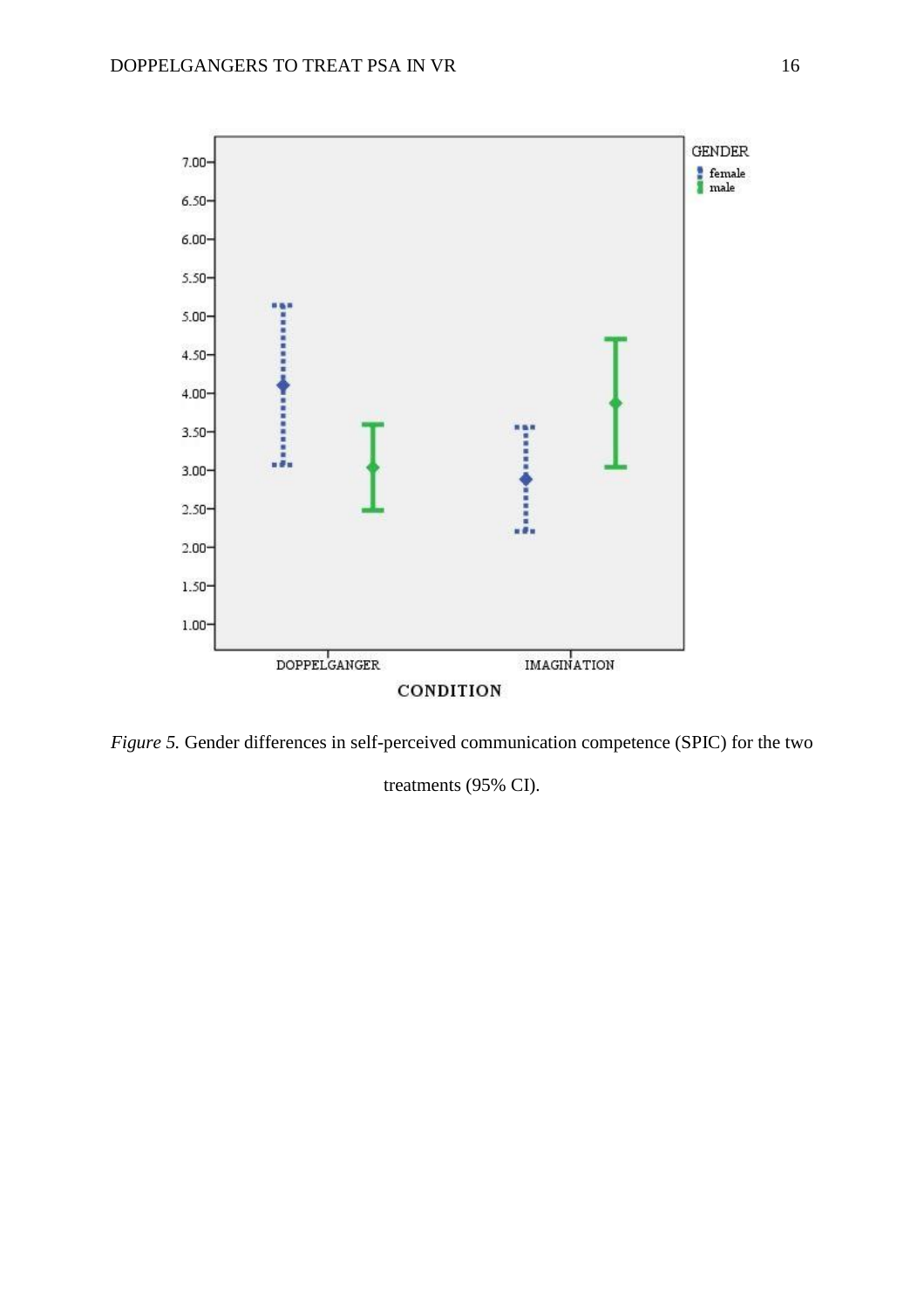

*Figure 6.* Gender differences in self-perceived physiological sensations (BSQ) for the two treatments (95% CI).

Finally, we compared presence and doppelganger similarity between experimental conditions and between males and females, also using the univariate general linear model. We included gender and condition as factors and ran the model four times, one for each dependent variable: social presence, spatial presence, body similarity, and face similarity. Participants in the doppelganger condition experienced more spatial presence than those in the visualization condition alone ( $F=9.37$ ,  $p=.00$ , partial  $\eta^2=.19$ ). However, there were no significant differences for social presence ( $F = .33$ ,  $p = .57$ , partial  $\eta^2 = .01$ ) between conditions. Regarding gender, we did not find differences between males and females for social (*F*=.68, *p*=.41,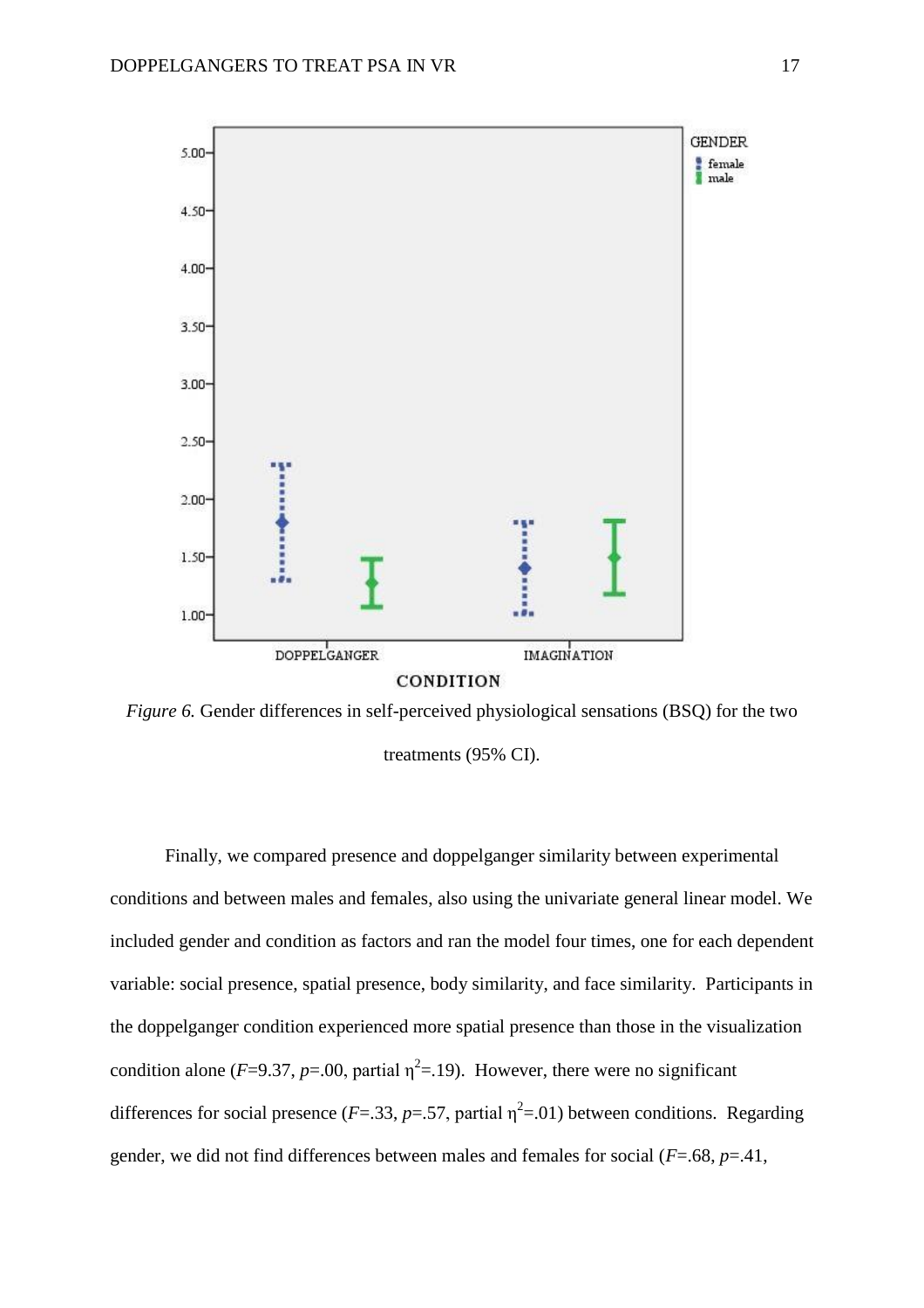partial  $\eta^2$ =.02), or spatial (*F*=.01, *p*=.93, partial  $\eta^2$ =.00) presence. The interaction between condition and gender was not significant either for social ( $F=2.31$ ,  $p=.14$ , partial  $\eta^2=.06$ ) or spatial presence ( $F = .34$ ,  $p = .56$ , partial  $\eta^2 = .01$ ). However, in the doppelganger condition<sup>2</sup>, whereas we did not find differences between males and females for face similarity with their doppelganger ( $F = .05$ ,  $p = .81$ , partial  $\eta^2 = .00$ ), we found significant differences for body similarity ( $F=16.28$ ,  $p=.00$ , partial  $\eta^2=.46$ ). Females perceived their doppelganger's body to be more dissimilar from their own than males.

#### **Discussion**

The present study introduces the relevance and potentials of using doppelgangers in VR to treat phobias. Doppelgangers are virtual humans that highly resemble the real self but behave independently. Specifically, the study analyzes whether combining doppelgangers with a visualization script can be more effective in reducing public speaking anxiety than visualization through imagination.

Regarding  $RQ_1$ , the results did not show significant differences between the two techniques in state anxiety, self-perceived physiological sensations, or self-perceived communicative competence. However, regarding  $RQ_2$ , we found significant differences in the interaction between condition and gender for state anxiety and self-perceived communicative competence. The results suggest that the doppelganger technique worked better in males than in females whereas the imagination technique worked better in females than in males. Our results differ from those found by Ayres and Hopf (1987, 1991), who did not find significant differences in anxiety levels between males and females that experienced visualization through imagination.

Since individual's imaging ability has been described as an important factor in the effectiveness of visualization (Ayres, Hopf, & Edwards, 1999), we controlled the effect of

 $2^2$  Face and body similarity to the doppelganger was a measure for the doppelganger condition only.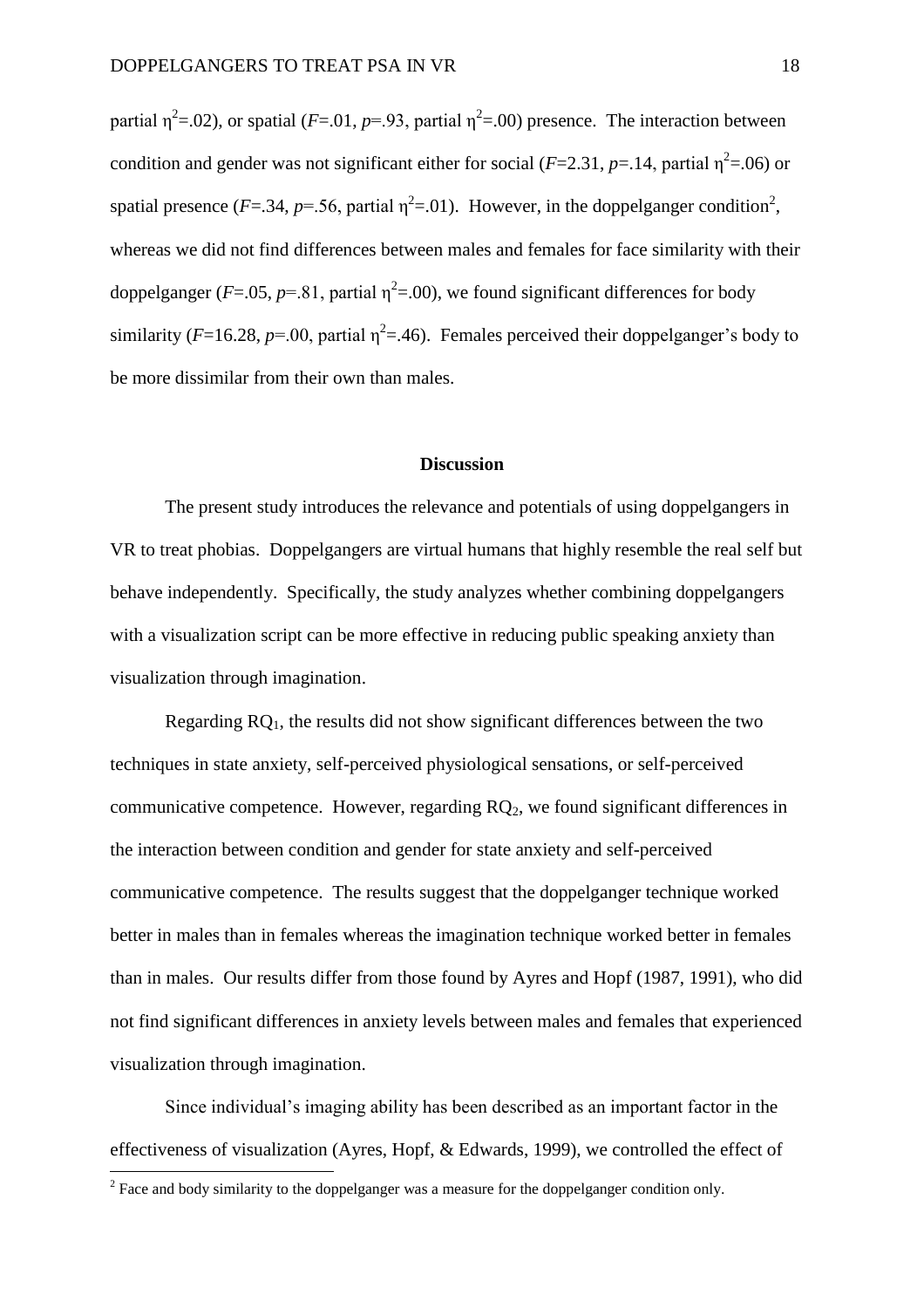this variable on the results in the imagination condition. We conducted a mediation analysis to examine the effect of imaging ability on the results in the imagination condition and this variable did not mediate the differences between gender in STAI, SPIC, or BSQ.

In the doppelganger condition, some females did not find their doppelganger body to be similar to their own. We considered whether identification with the body might have influenced doppelgangers to work better in males than in females. We conducted a mediation analysis to examine the effect of body similarity on the results in the doppelganger condition and this variable did not mediate the differences between gender on STAI, SPIC or BSQ.

Thus, a possible explanation for the differences in the doppelganger condition could be that men were already more familiarized to be in virtual environments and felt more comfortable during the experience. Indeed, we found a significant difference between males and females regarding video game playing habits ( $F=16.8$ ,  $p=.00$ , partial  $\eta^2=.24$ ), men in our sample dedicated more time to play these games than females (see Means and SD in Table B1, Appendix B). Another explanation would be that women in the doppelganger condition might have found the gestures of their doppelganger more artificial, as females are more sensitive to non-behavioral stimuli and are more skilled than men at understanding nonverbal messages (Bailenson et al., 2005; Hall, 1984).

Finally, with regards to  $RQ_3$ , although we found that participants in the doppelganger condition experienced more spatial presence than those in the visualization condition through imagination, we did not find the same differences for social presence. Also, we did not find significant differences between males and females for social or spatial presence, neither we found a significant interaction. Thus, our results did not match the findings of similar previous studies (Felnhofer et al., 2012).

One limitation of the study is that we only modeled the head and affixed it to a generic human body. Also, we were not able to keep long hair on the doppelganger for participants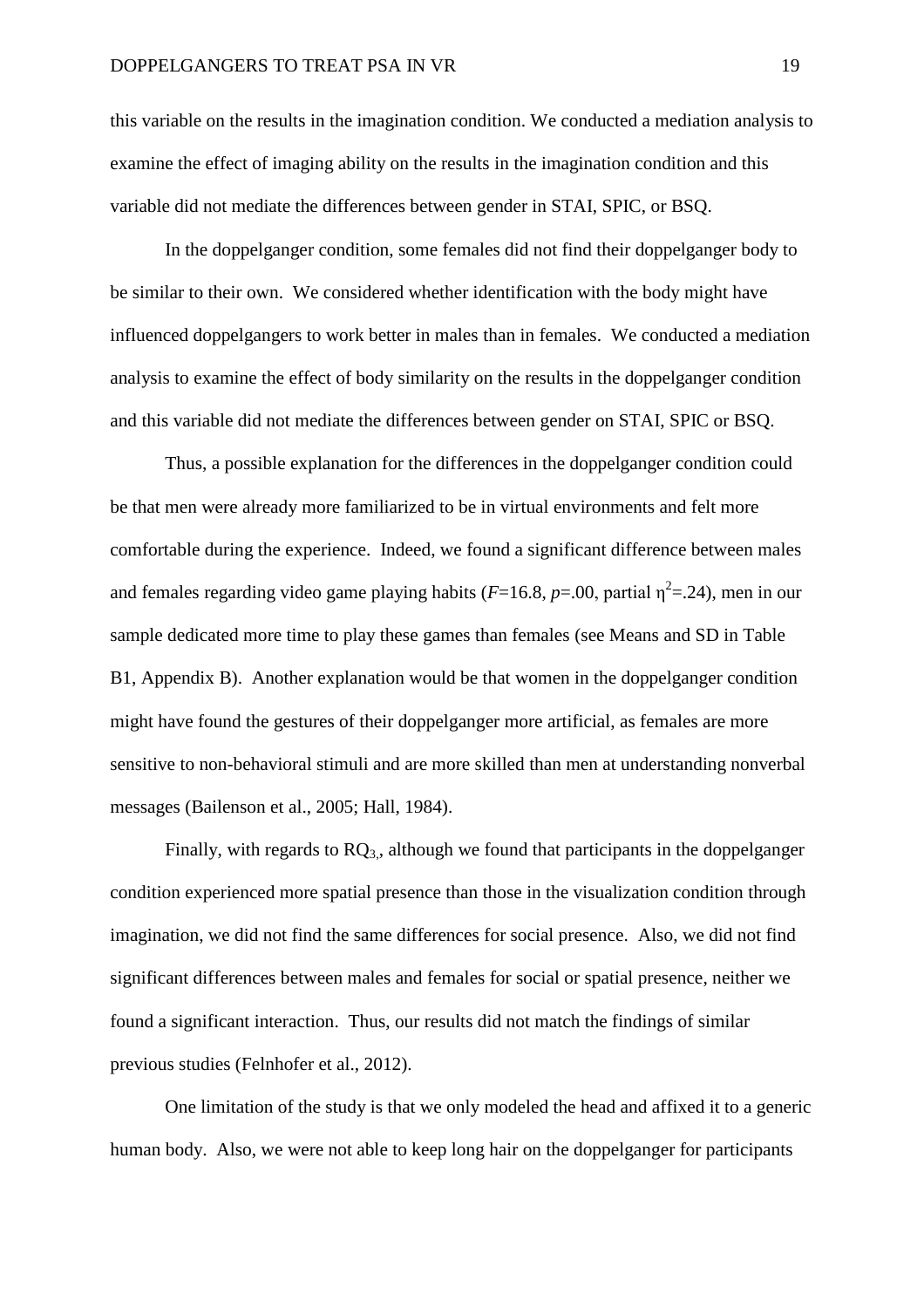that had it this way, which may have affected the perceived similarity of the doppelganger to an important number of, mainly, female participants. Because of that, many female participants did not identify with the body we assigned them. Future studies should consider the possibility of modeling the body as well to increase identification.

Another limitation is that our study consisted of a single session of visualization. We encourage future research in the field of VRET to further examine the possibilities of using doppelgangers to treat social anxiety in repeated sessions. This will allow researchers to evaluate the convenience or value of adding doppelgangers to VRET.

Finally, our study has important implications for studies using VR to examine factors related to anxiety disorders and for VRET. We believe that transformations of the self (either through an avatar or a doppelganger) are a key aspect that could lead to important advancements in the treatments of social anxiety. Thus, we strongly encourage future work to continue exploring this line of research.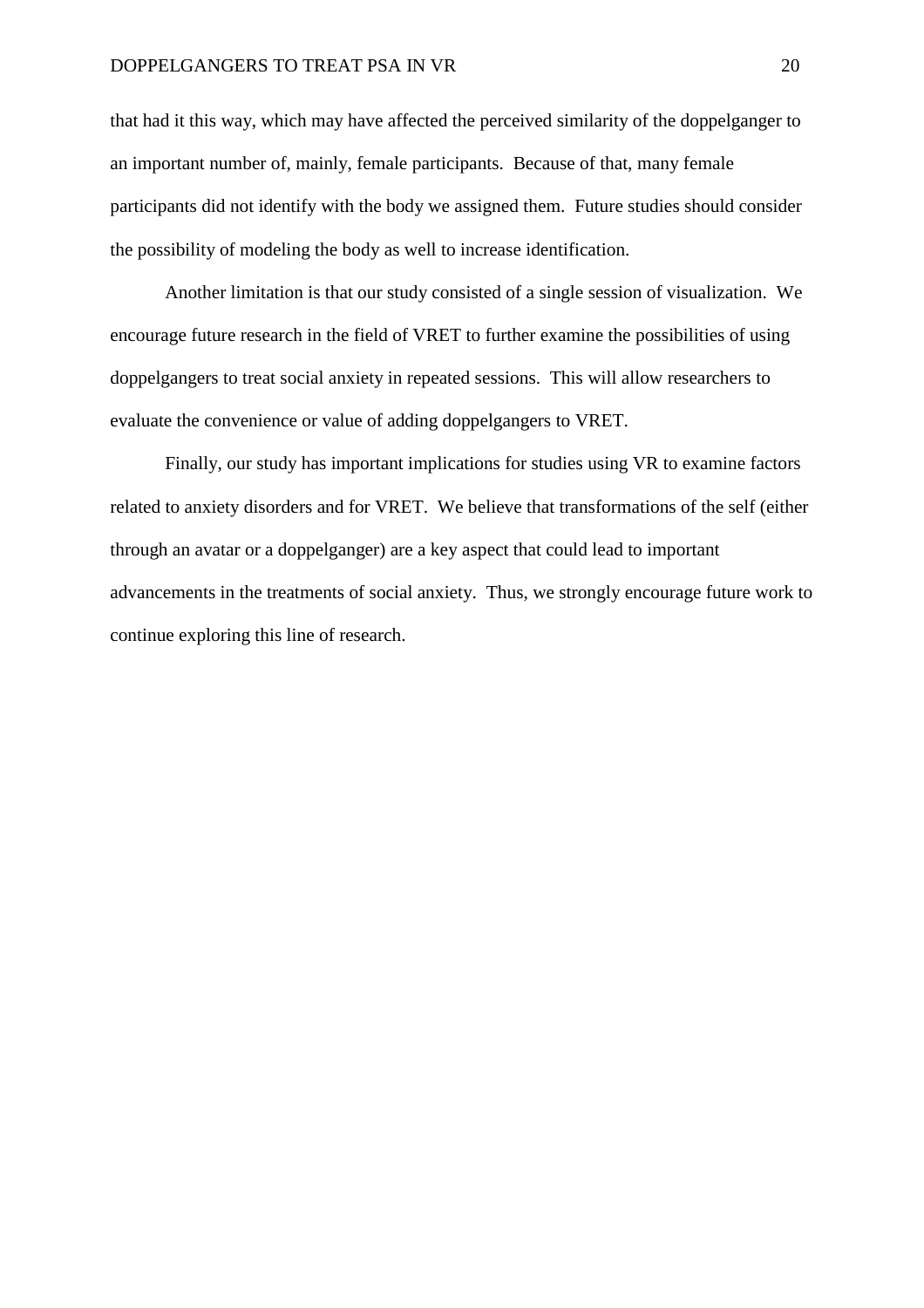#### **References**

- Aderka, I.M. (2009). Factors affecting treatment efficacy in social phobia: the use of video feedback and individual vs. group formats. *Journal of Anxiety Disorders, 23*(1), 12– 17.
- Aikens, J. E., Zvolensky, M. J., & Eifert, G. H. (2001). Differential fear of cardiopulmonary sensations in emergency room noncardiac chest pain patients. *Journal of Behavioral Medicine, 24*, 155-167.
- Anderson, P. L., Zimand, E., Hodges, L. F., & Rothbaum, B. O. (2005). Cognitive behavioral therapy for publicspeaking anxiety using virtual reality for exposure. *Depression and Anxiety, 22,* 156–158.
- Ayres, J., & Ayres, T.A. (2003). Using images to enhance the impact of visualization. *Communication Reports, 16*(1), 47-55.
- Ayres, J., & Hopf, T. (1987). Visualization, systematic desensitization, and rational emotive therapy: A comparative evaluation. *Communication Education, 36*(3).
- Ayres, J., & Hopf, T. (1991). Visualization: The next generation. *Communication Research Reports, 8*(2).
- Ayres, J., & Hopf, T. (1993). *Coping with speech anxiety*. Norwood, N.J.: Ablex Pub. Corp.
- Ayres, J., Hopf, T., & Edwards, P. (1999). Vividness and control: Factors in the effectiveness of performance visualization? *Communication Education, 48*(4), 287-293.
- Bailenson, J.N., & Segovia, K.Y. (2010). Virtual doppelgangers: Psychological effects of avatars who ignore their owners. In W. S. Bainbridge (Ed.), Online worlds: Convergence of the real and the virtual (175-186). Springer: New York. Bandura, A. (1977). *Social learning theory*. Englewood Cliffs, NJ: Prentice-Hall.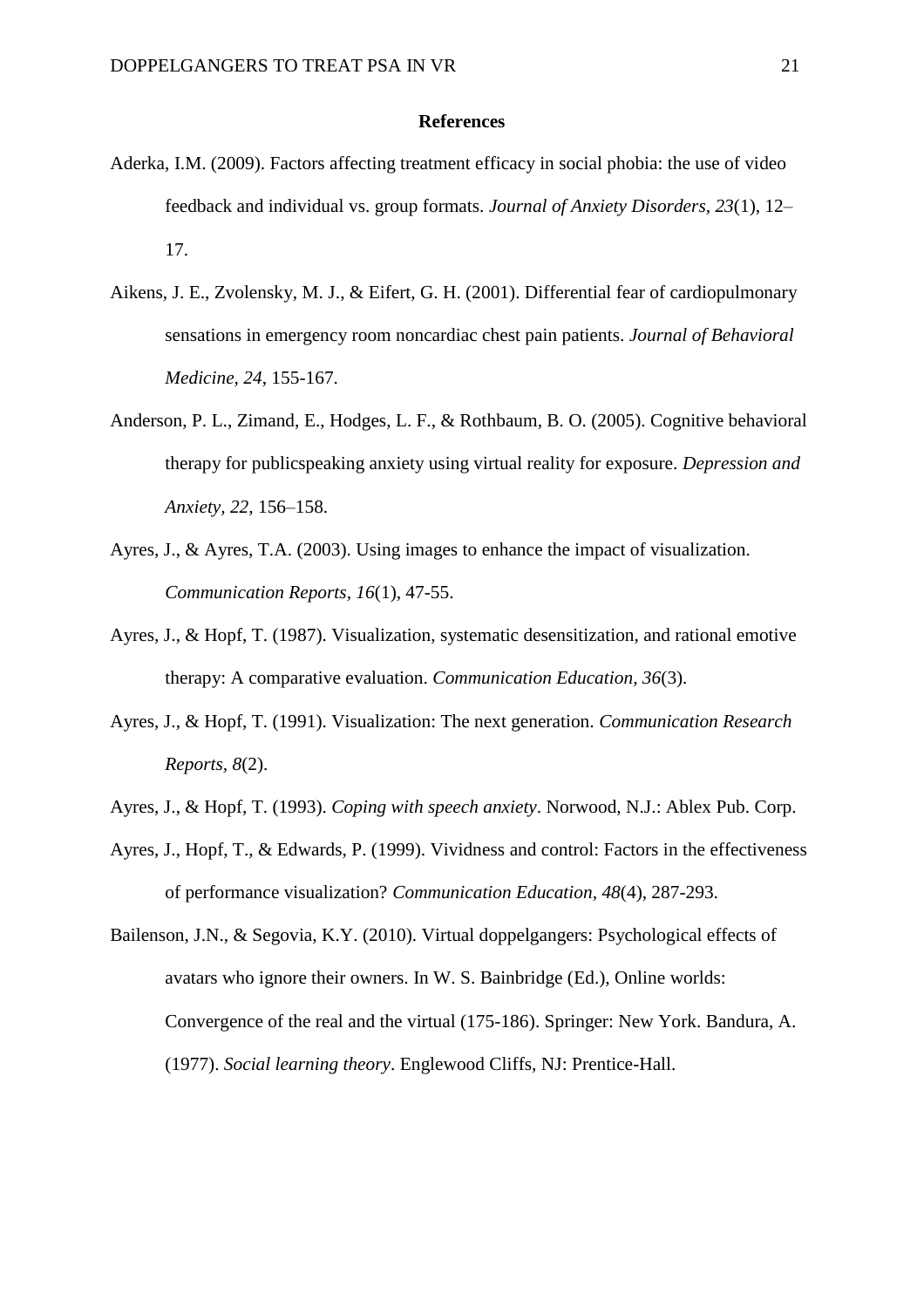- Bailenson, J.N., Beall., A.C., Blascovich, J., Loomis, J., & Turk, M. (2005). Transformed social interaction, augmented gaze, and social influence in immersive virtual environments. Human Communication Research, 31, 511-537.
- Beatty, M. J., & Andriate, G. S. (1985). Communication Apprehension and General Anxiety in the Prediction of Public Speaking Anxiety. *Communication Quarterly, 33*(3), 174- 184.
- Beatty, M. J., & Behnke, R. R. (1991). Effects of Public Speaking Trait Anxiety and Intensity of Speaking Task on Heart Rate During Performance. *Human Communication Research, 18*(2), 147-176.
- Beatty, M. J., & Friedland, M. H. (1990). Public speaking state anxiety as a function of selected situational and predispositional variables. *Communication Education, 38*, 142–147.
- Behnke, R. R., & Sawyer, C. R. (1999). Public Speaking Procrastination as a Correlate of Public Speaking Communication Apprehension and Self-Perceived Public Speaking Competence. *Communication Research Reports, 16*(1), 40-47.
- Behnke, R. R., & Sawyer, C. R. (2004). Public speaking anxiety as a function of sensitization and habituation processes. *Communication Education, 53*(2), 164-173.
- Bodie, G. (2010). A Racing Heart, Rattling Knees, and Ruminative Thoughts: Defining, Explaining, and Treating Public Speaking Anxiety. *Communication Education, 59*(1), 70-105.
- Chambless, D. L., Caputo, G. C., Bright, P., & Gallagher, R. (1984). Assessment of fear of fear in agoraphobics: The body sensations questionnaire and the agoraphobic cognitions questionnaire. *Journal of Consulting and Clinical Psychology, 52*, 1090- 1097.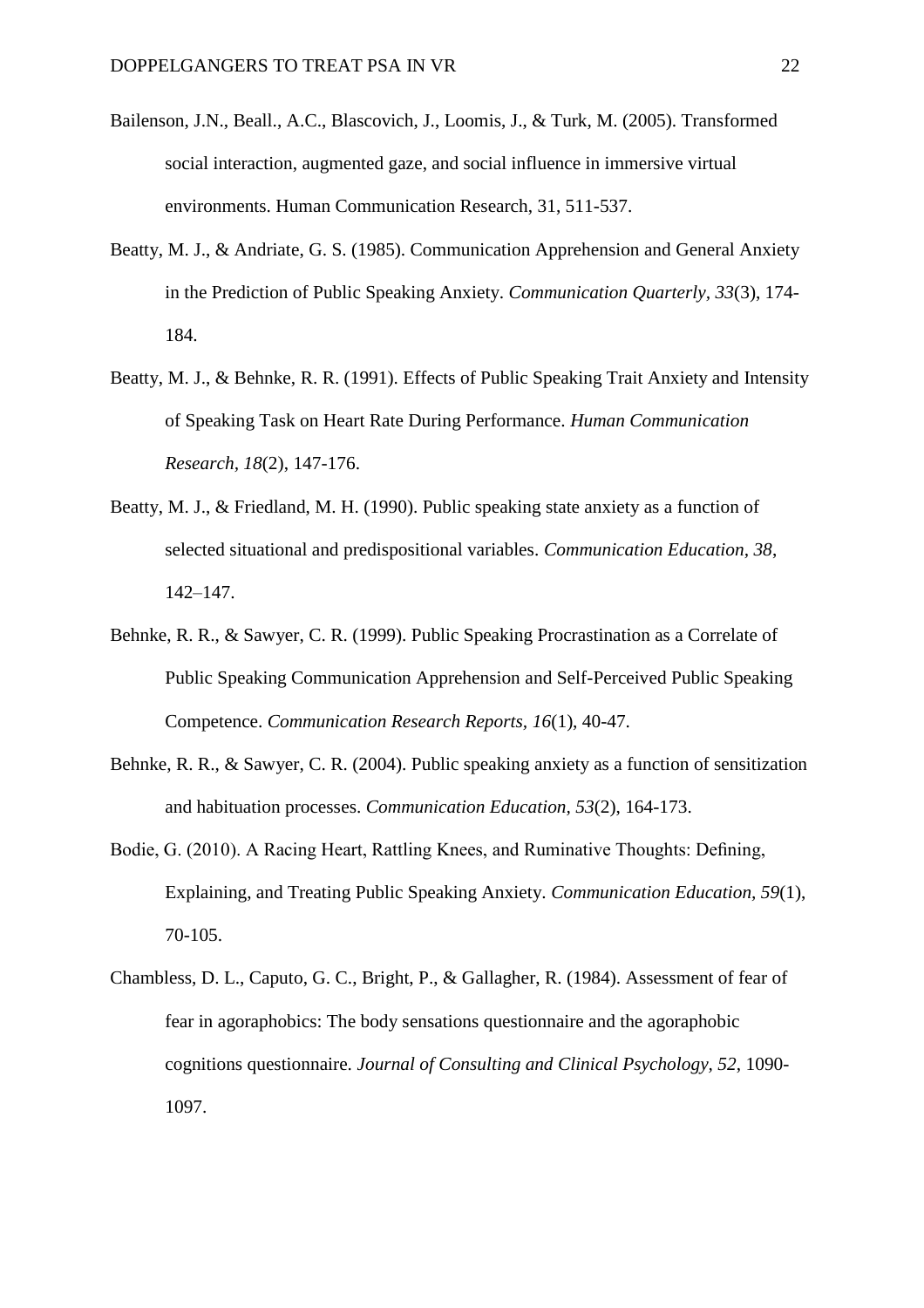- Chambless, D., & Gracely, E. J. (1989). Fear of fear and the anxiety disorders. Cognitive *Therapy and Research, 13*(1), 9-20.
- Clark, D. M., & Wells, A. (1995). A cognitive model of social phobia. In R. G. Heimberg, M. R. Liebowitz, D. A. Hope, & F. R. Schneier (Eds.), *Social phobia: Diagnosis, assessment, and treatment* (pp. 69–93). New York: Guilford Press.
- Felnhofer, A., Kothgassner, O.D., Beutl, L., Hlavacs, H., & Kryspin-Exner, I. (2012). Is Virtual Reality made for Men only? Exploring Gender Differences in the Sense of Presence. Proceedings of the International Society for Presence Research Annual Conference. October 24–26, Philadelphia, Pennsylvania, USA.
- Fox, J., Bailenson, J.N., & Binney, J. (2009). Virtual experiences, physical behaviors: The effect of presence on imitation of an eating avatar. *PRESENCE: Teleoperators & Virtual Environments, 18*(4), 294-303.
- Fox, J., & Bailenson, J.N. (2010). The use of doppelgängers to promote health behavior change. *CyberTherapy & Rehabilitation, 3*(2), 16-17.
- Fox, J., Bailenson, J.N., & Binney, J. (2009). Virtual experiences, physical behaviors: The effect of presence on imitation of an eating avatar. *PRESENCE: Teleoperators & Virtual Environments, 18*(4), 294-303.
- Fox, J., & Bailenson, J.N. (2009). Virtual self-modeling: The effects of vicarious reinforcement and identification on exercise behaviors. *Media Psychology, 12*, 1-25.
- Fox, J., Bailenson J.N., & Ricciardi, T (2012). Physiological Responses to Virtual Selves and Virtual Others. *Journal of CyberTherapy & Rehabilitation, 5*(1), 69-72.
- Gordon, R. (1949). An investigation into some of the factors that favour the formation of stereotyped images. *British Journal of Psychology, 39*, 156-167.
- Hall. J. A. (1984). *Nonverbal Sex Differences: Accuracy of Communication and Expressive Style*. Baltimore, MD: John Hopkins University Press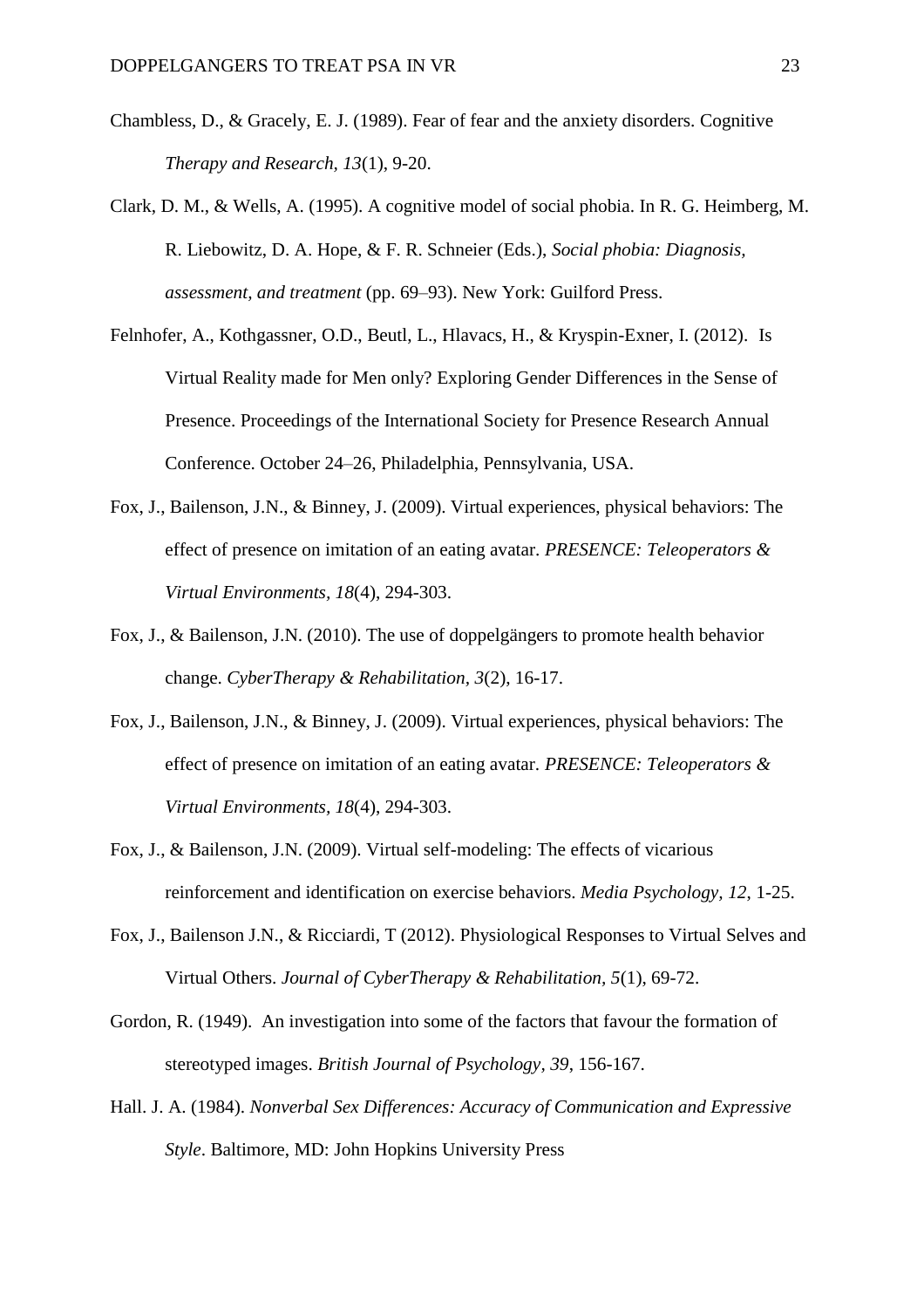- Harris, S. R., Kemmerling, R. L., & North, M. M. (2002). Brief virtual reality therapy for public speaking anxiety. *Cyberpsychology & Behavior, 5,* 543–550.
- Hershfield, H. E., Goldstein, D. G., Sharpe, W. F., Fox, J., Yeykelis, L., Carstensen, L. L., & Bailenson, J. N. (2011). Increasing saving behavior through age-progressed renderings of the future self. *Journal of Marketing Research, 48,* S23-S37.
- Klinger, E., Bouchard, S., Legeron, P., Roy, S., Lauer, F., Chemin, I., & Nugues, P. (2005). Virtual reality therapy versus cognitive behavior therapy for social phobia: A preliminary controlled study. *Cyberpsychology & Behavior, 8*, 76–88.
- MacDonald, J.R., & MacIntyre, P.D. (1998). The development of scales to measure state perceived competence and audience congeniality. Technical report. Available at: <http://faculty.cbu.ca/pmacintyre/research\_pages/other\_files/spacspic.pdf>
- MacIntyre, P.D., & MacDonald, J.R. (1998). Public speaking anxiety: Perceived competence and audience congeniality, *Communication Education, 47*(4), 359-365.
- McCroskey, J. C. (1982). Oral communication apprehension: A reconceptualization. In M.J. Burgoon (Ed.), *Communication Yearbook 6*, (pp. 136-170). Beverly Hills, CA: Sage Publications.
- McCroskey, J. C., Beatty, M. J., Kearney, P., & Plax, T. G. (1985). The Content Validity of the PRCA-24 as a Measure of Communication Apprehension across Communication Contexts. *Communication Quarterly, 33*(3), 165-173.
- McCullough, S. C., Russell, S. G., Behnke, R. R., Sawyer, C. R., & Witt, P. L (2006). Anticipatory Public Speaking State Anxiety as a Function of Body Sensations and State of Mind. *Communication Quarterly, 54*(1), 101-109.
- Richmond, V. P., & McCroskey, J. C. (1989). *Communication: Apprehension, avoidance, and effectiveness* (2nd ed.). Scottsdale, AZ: Gorsuch Scarisbrick.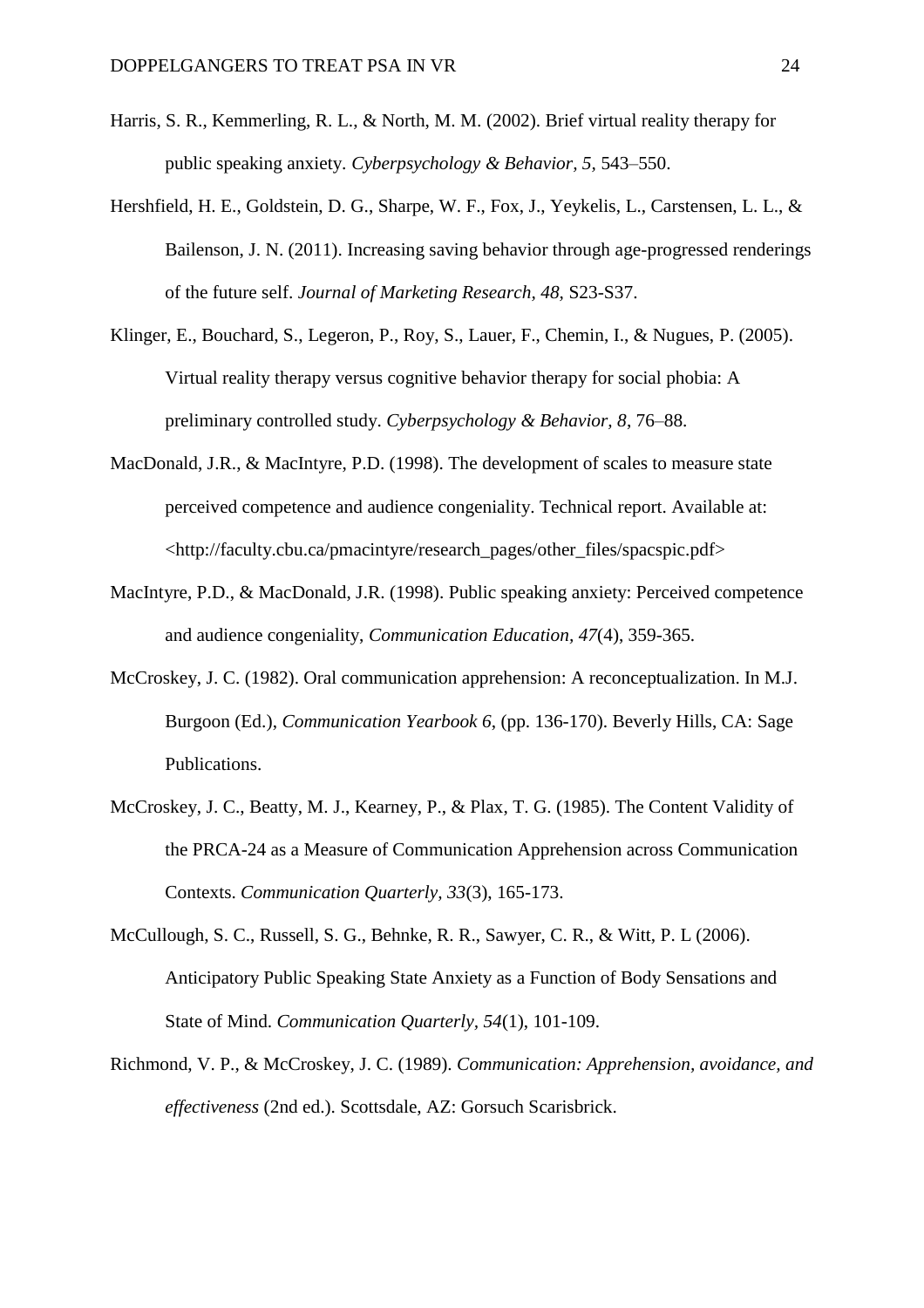- Roy, S., Klinger, E., Legeron, P., Lauer, F., Chemin, I., & Nugues, P. (2003). Definition of a vr-based protocol to treat social phobia. *Cyberpsychology & Behavior, 6*, 411–420.
- Segovia, K.Y. & Bailenson, J.N. (2009). Virtually true: Children's acquisition of false memories in virtual reality. *Media Psychology, 12*, 371-393.
- Spielberger, C. D., Gorssuch, R. L., Lushene, P. R., Vagg, P. R., & Jacobs, G. A (1983). *Manual for the State-Trait Anxiety Inventory*. Palo Alto, CA: Consulting Psychologists Press.
- Spielberger, C. D., Gorsuch, R. L., & Lushene, R. E. (1970). *Manual for the state-trait anxiety inventory*. Palo Alto, CA: Consulting Psychologists Press.
- Stopa, L., & Jenkins, A. (2007). Images of the self in social anxiety: Effects on the retrieval of autobiographical memories. *Journal of Behavior Therapy and Experimental Psychiatry, 38,* 459–473.
- Turk, C.L., Heimberg, R.G., Orsillo, S.M., Holt, C.S., Gitow, A., Street, L.L., et al. (1998). An investigation of gender differences in social phobia. *Journal of Anxiety Disorders, 12,* 209–223.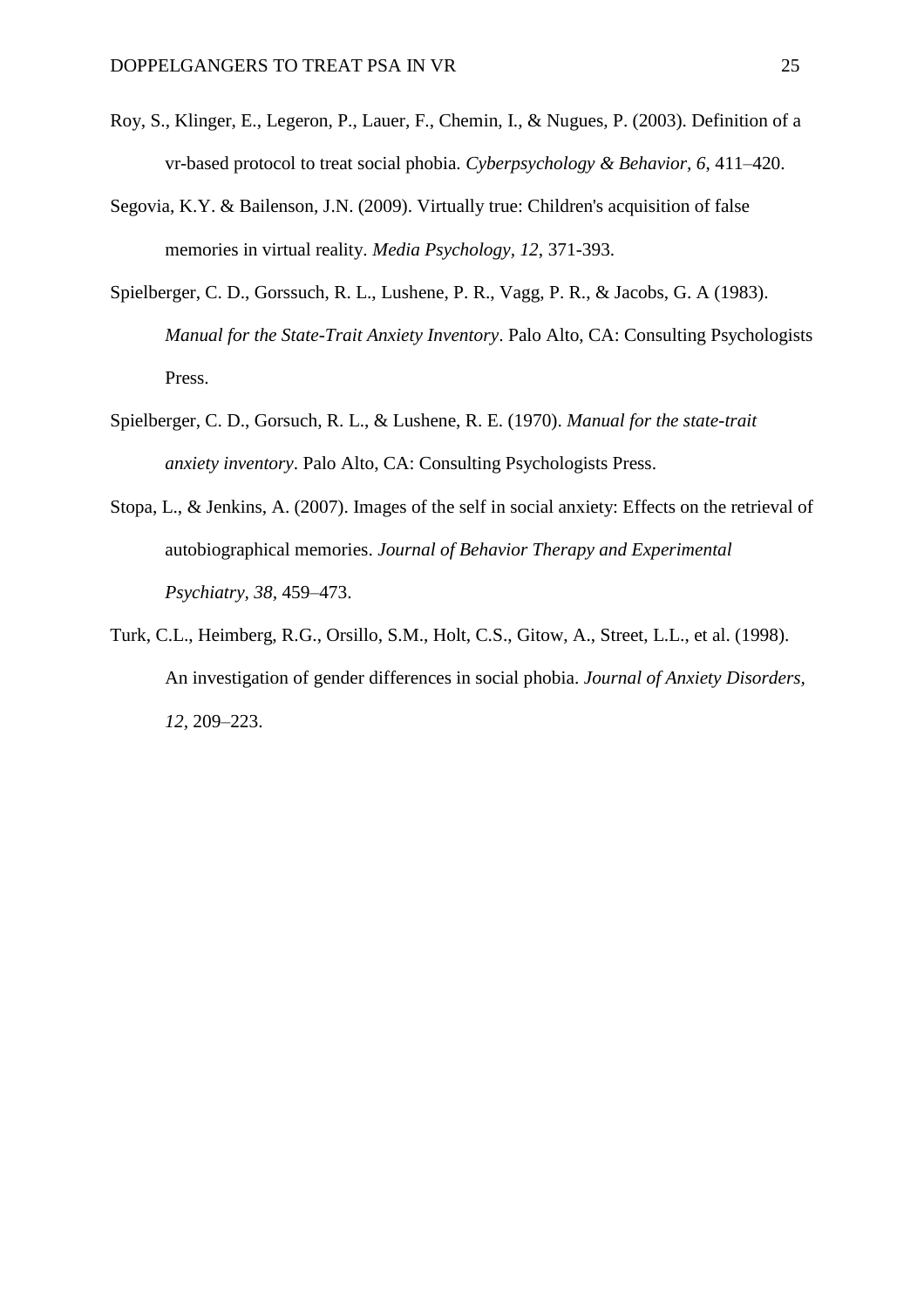#### **Appendix A**

#### Visualization script

"Welcome, I am the voice that will guide you through this process. Please close your eyes. Allow your body to get comfortable in the chair in which you are sitting. Move around until you feel that you are in a position that will continue to be relaxing for you for the next few minutes. Take a deep, comfortable breath and hold it...now slowly release it. That's right...now take another deep breath and make certain that you are breathing from the diaphragm, from your belly...hold it...now slowly release it and note how you feel while doing this...feel the relaxation fluidly flow throughout your body. And now, one more breath...hold it...and now release it slowly...and begin your normal breathing pattern.

(You can now open your eyes). You are in a classroom. First of all, take some time to get used to this space. Pay attention to your surroundings. The classroom is medium sized. There is a large rectangular table in the middle of the classroom. There are eight girls and eight guys about your age sitting around it. You are sitting among them at the table, close to the front part of the class, on the right corner. They are all quiet. They are probably university students. Don't be afraid of them, you can look at them if you want. They are not paying attention to you. Also, there is a large window on the wall behind you. Through it, you can see the top of a building and a blue sky outside.

Now, look at the podium at the front part of the class, on the left corner. There you are, standing at the podium, facing at your audience and ready to start your speech. You are the person that gives the speech today. Take a breath. Make sure you are relaxed and that your muscles are not tense.

Now take a moment to look at yourself in the podium from the audience perspective. But don't move from your chair, stay within the audience, just observe yourself. You look calm, confident and ready to start. You wear just the right clothes for the task at hand. Dressing well makes you feel good about yourself, so you have on just what you want to wear, which clearly expresses your sense of inner well-being. You feel thoroughly prepared for the challenge at hand.

You look at your audience without fear and slightly smile at them. You feel connected with the audience. You seem willing to give your speech and the audience seems willing to hear what you are going to say. They appear to be quite friendly.

You have just started your speech. It is a truly fine job! And it has all the finesse of a polished, experienced speaker. Now, look again at your audience. You are aware that they are giving head nods, smiles, and other positive responses, conveying the message that you are truly "on target". They are attentive and quiet. Excellent, now take another breath. Observe the situation on its whole for a while. Be aware of how well your speech is evolving. You give the speech and the audience listens to you. Everything is going smoothly. Everything looks natural. You feel comfortable and pleasant observing yourself giving the speech. Try to relax your muscles if you feel any tension as you observe with confidence the audience and yourself at the podium. You are now through the body of the speech, and are heading into an absolutely brilliant summarization on your topic. Your mind is just focused on what you are going to say. You realize that you feel empathy for your audience, and your audience feels empathy for you. You don't fear them. You look at them pleased to let them know that you are all together in this room, to make them notice that they are important to you, that you are happy to have them here. And they are happy to know they are important to you. You feel present in the classroom. You look like you are enjoying giving the speech. You don't feel much pressure because you feel at ease at the podium.

The end of the speech is approaching and you feel content and satisfied. Your audience looks like it has enjoyed the speech too. You see yourself receiving the congratulations of your audience.

Now, I want you to begin to return to the time and place where we are, the physical room. Take a deep breath...hold it...and let it go. Do this several times and move slowly back into the room. Take as much time as you need to make the transition back."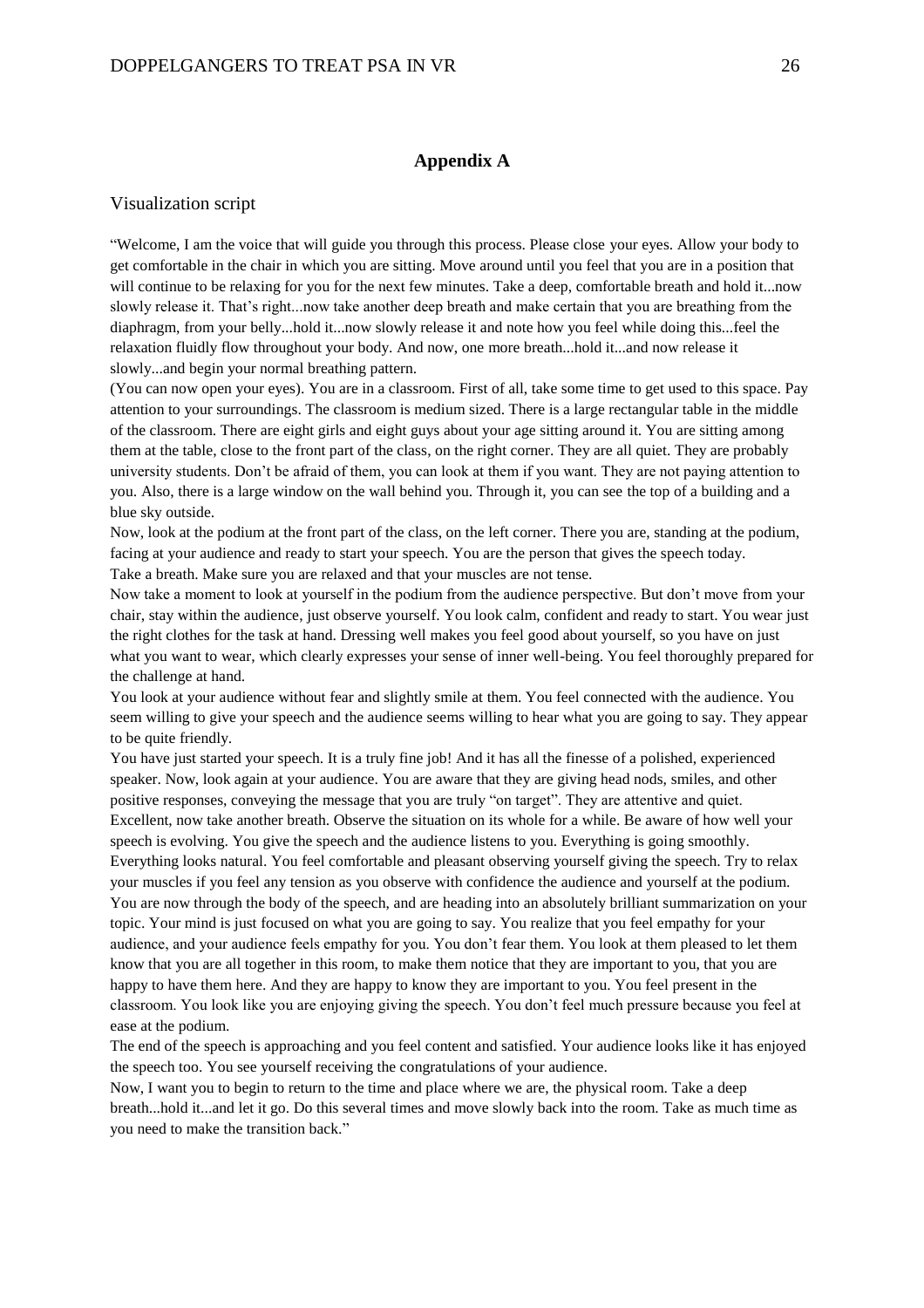# **Appendix B**

## Table B1

l.

*Means and SD of anxiety measures (STAI, SPIC, BSQ), presence, doppelganger similarity, and video game playing habits.*

|                     | Doppelganger | Imagination | Females         | Males            |
|---------------------|--------------|-------------|-----------------|------------------|
|                     | condition    | condition   | $(N=20)$        | $(N=21)$         |
|                     | $(N=21)$     | $(N=20)$    | M(SD)           | M(SD)            |
|                     | M(SD)        | M(SD)       |                 |                  |
| STAI*               | 2.4(.65)     | 2.4(.61)    | 2.37(.68)       | 2.44(.56)        |
| SPIC*               | 3.7(0.66)    | 3.5(.48)    | 3.62(1.46)      | 3.51(1.15)       |
| BSQ*                | 1.6(1.4)     | 1.5(1.2)    | 1.64(0.69)      | 1.4(0.42)        |
| Social presence**   | 2.4(.62)     | 2.52(.72)   | 2.37(.63)       | 2.54(.70)        |
| Spatial presence**  | 3.1(.69)     | 2.48(.60)   | 2.79(0.71)      | 2.8(0.73)        |
| Face similarity**   | 2.95(1.02)   |             | $3(1.12)$ ***   | $2.89(0.92)$ *** |
| Body similarity**   | 3.76(.99)    |             | $4.33(.65)$ *** | $3(.86)$ ***     |
| Video game habits** | 3.81 (1.36)  | 3.75(1.16)  | 4.25(1.07)      | 3.33(1.28)       |
| Imagery control*    | 1.86(.62)    | 1.94(.56)   | 2.03(.56)       | 1.77(.59)        |

\*Higher means indicate more anxiety, more physiological sensations, less confidence, and more imagery control.

\*\*Lower means indicate playing video games more often, more presence and more doppelganger similarity

\*\*\*Measure for doppelganger condition only (males N=9, females N=12).